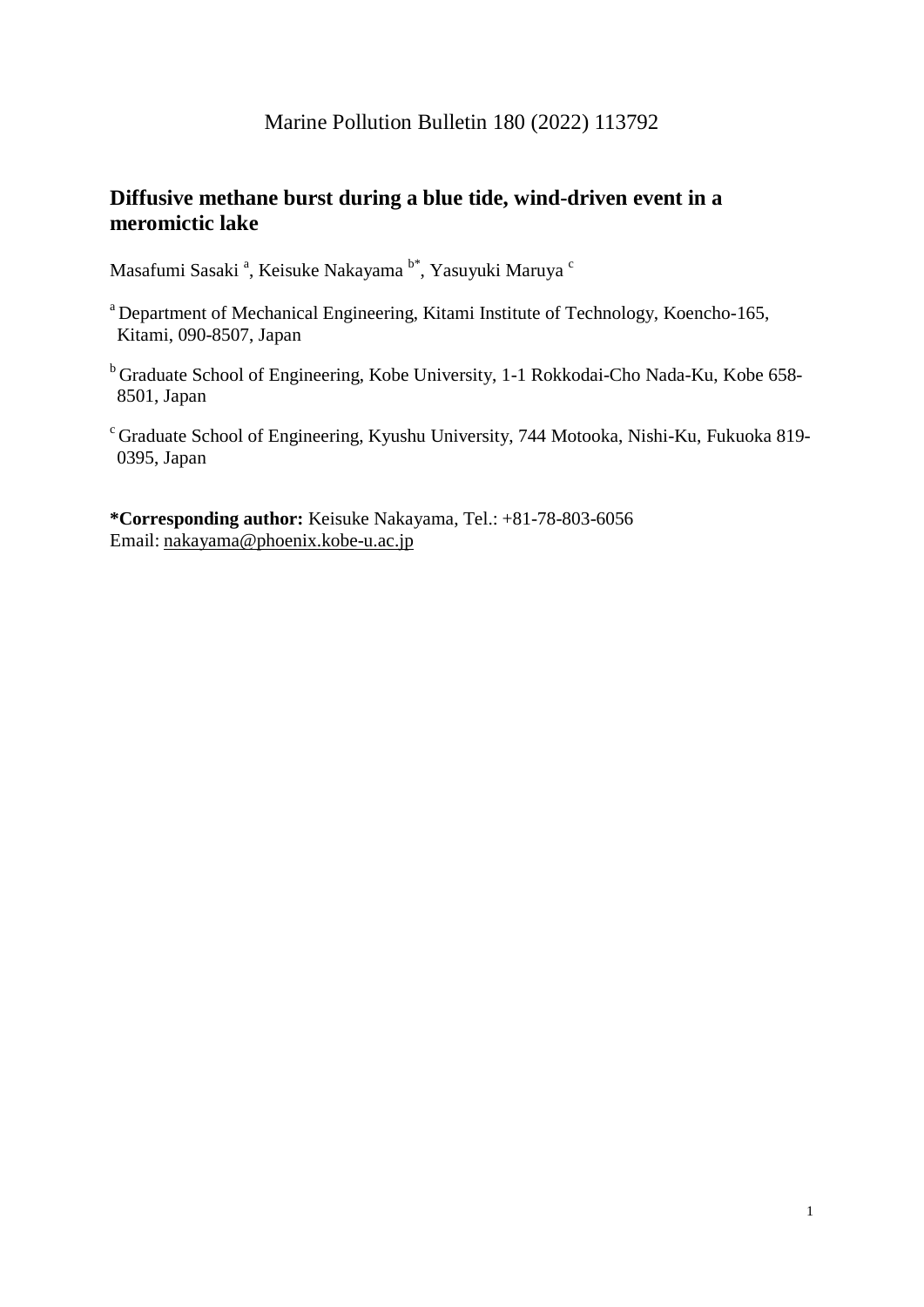**Abstract:** Strong stratification has formed in Lake Abashiri, a typical meromictic lake in Hokkaido, in the subarctic zone in Japan. When the anoxic water of the lower layer is upwelled to the surface by a strong wind, fish and corbicula clams die due to a lack of dissolved oxygen. This event is called as blue tide. It was observed that the dissolved methane in the lake decreased more than 100 t after the blue tide which occurred in 2008. This is the discovery of the phenomenon that a large quantity of methane diffuses to the atmosphere caused by upwelling of anoxic water which contains dissolved methane. We named the event as "methane burst". It is also the first report that the wind-driven upwelling is reproduced using a numerical analysis code and the methane burst is analyzed. During this blue tide, the methane flux was approximately 170 times greater than usual.

### **Keywords:**

Dissolved methane Air-lake exchange Anoxic water Lagoon Numerical simulation

----------------------------------

\* Corresponding author. E-mail: nakayama@phoenix.kobe-u.ac.jp (Keisuke Nakayama)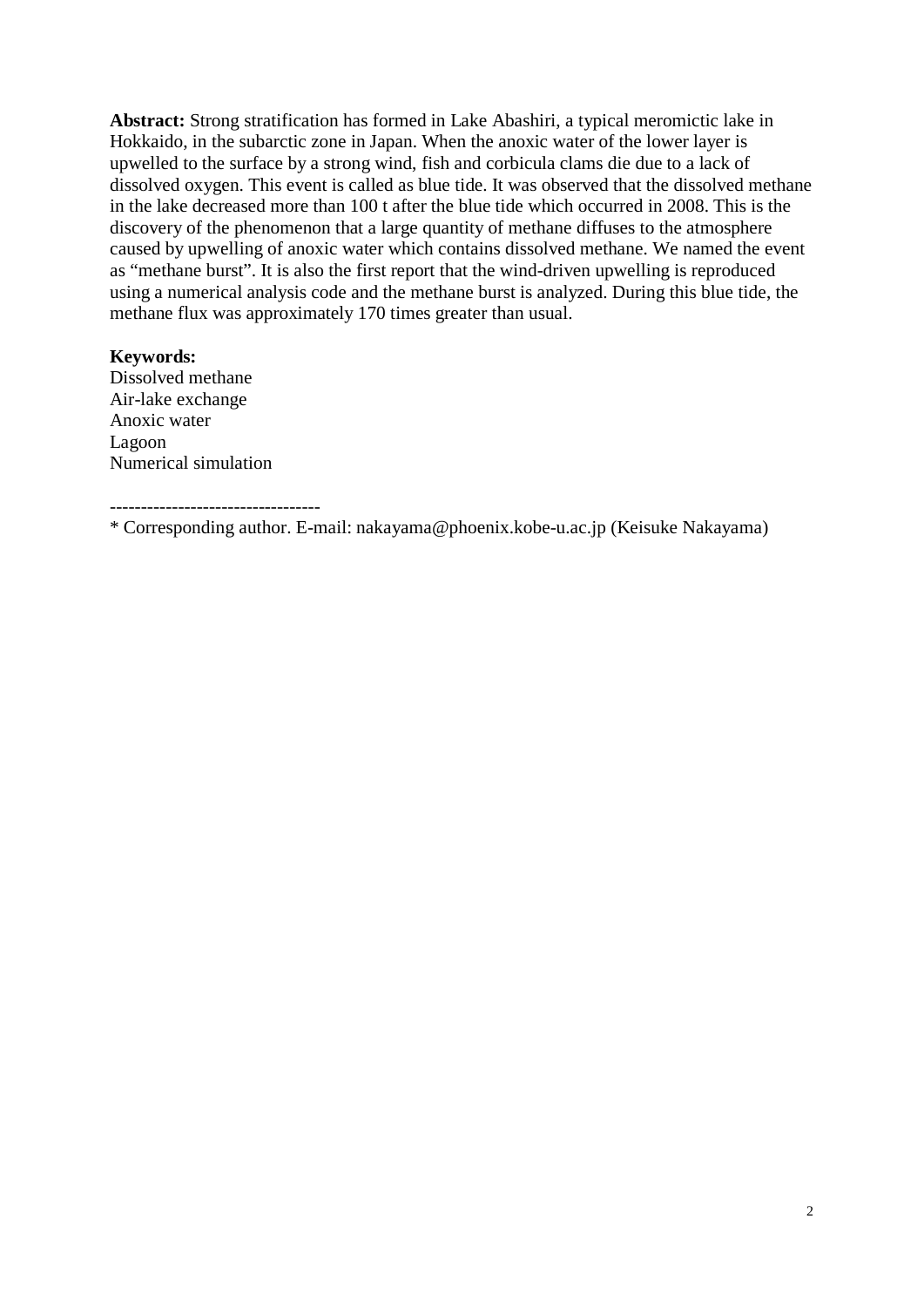#### **1 Introduction**

Maritime lakes (lagoons) are often stratified by seawater and fresh water flowing into them. When the residence time of the seawater in a maritime lake is sufficiently long, an anoxic (low dissolved oxygen concentration) saline layer forms below the upper freshwater layer as the accumulated organic matter over the bottom sediment consumes oxygen in the lower layer. The stratification prevents oxygen replenishment and results in permanently anoxic lower saline layer waters, but strong winds sometimes cause the upwelling of anoxic saline water to the surface. The wind-driven upwelling of anoxic waters, including sulfides, causes noxious odors and damages fisheries by killing fish and corbicula clams. This event is called as blue tide. Blue tide events are observed in not only such meromictic lakes but also lagoons filled with seawater (e.g., Lake Notoro; Yamamoto et al., 2009), semi-enclosed bays (e.g., Tokyo Bay; Sasaki et al., 2009), brackish water near the mouths of rivers (e.g., Megro River; Miura et al., 2009), and freshwater lakes (e.g., Bacaniov et al., 2014; Finlay et al., 2001; Macintyre et al., 1999; Reynolds, 2006; Spigel and Imberger, 1980).

Lake Abashiri, located in Hokkaido, Japan's northernmost and subarctic island, is a typical meromictic (brackish) lake that is also known to be highly eutrophic. The water column (with a maximum depth of 16.8 m) became permanently stratified with an upper freshwater layer and a lower saline layer in the 1920s. The boundary between the freshwater and saline layers became rapidly more shallow (approximately 6 m), especially in the 1980s as a large quantity of seawater flowed into the lake because of the stream bed digging at the mouth of the outflow river. A blue tide was first observed at Lake Abashiri in 1987 and has recurred most years since then (Ministry of Land, Infrastructure, Transport, and Tourism, 2007). However, the frequency of blue tides in Lake Abashiri has recently decreased due to successful efforts to deepen the saline boundary by the office of Development and Construction Department of Abashiri, MLIT (Ministry of Land, Infrastructure, Transport, and Tourism). However, blue tides have happened a few times since 2019, as strong winds frequently occur due to climate change (Nakayama et al., 2010).

Three mechanism that methane is released from the surface of a stratified lake to the atmosphere is diffusion, ebullition and plant mediated emission (Bastviken, et al, 2004). Of these, we intend only for diffusion in this article. A simple model of air-sea diffusion (gas exchange) mechanism was proposed as two-film model by Liss and Slater (1974). Enormous studies on the transfer coefficient have been carried out afterwards. Ebullition is a phenomenon that bubbles containing methane are released directly from the bottom of a lake to the atmosphere. It is thought that there happens ebullition in Lake Abashiri also. However, ebullition could not be observed by the method in the present study.

Sasaki and Endoh (2014) reported an inverse relationship between dissolved methane concentration (*DM*) and lake area (*A*) for 12 major lakes in Hokkaido. The average *DM* in Lake Abashiri showed a remarkable divergence from the average *DM* vs. *A* trend in Hokkaido and European boreal lakes (Bastviken et al., 2004; Juutinen et al., 2009). Therefore, we carried out field observations of *DM* in Lake Abashiri from 2005 to 2013. Field observations by Maruya et al. (2013) showed that the anomaly of *DM* on the surface of Lake Abashiri might be caused by diffusion from very high *DM* in the saline layer. Moreover, Maruya et al. (2022) inicated that methane production from bottom sediment could be estimated by a logistic function model with *DO* concentrations in water overlying the bottom. Dissolved methane at the saline layer is transported to the upper layer with a saline water by the wind driven convection and turbulence diffusion. Therefore, methane accumulated in the saline layer of Lake Abashiri is transported to the upper freshwater layer, and it is expected that a large amount of methane will diffuse to the atmosphere during a blue tide. We call the phenomenon as (diffusive) "methane burst". In the present study, we estimated the quantity of methane transported by wind-driven convection and turbulence from the saline layer to the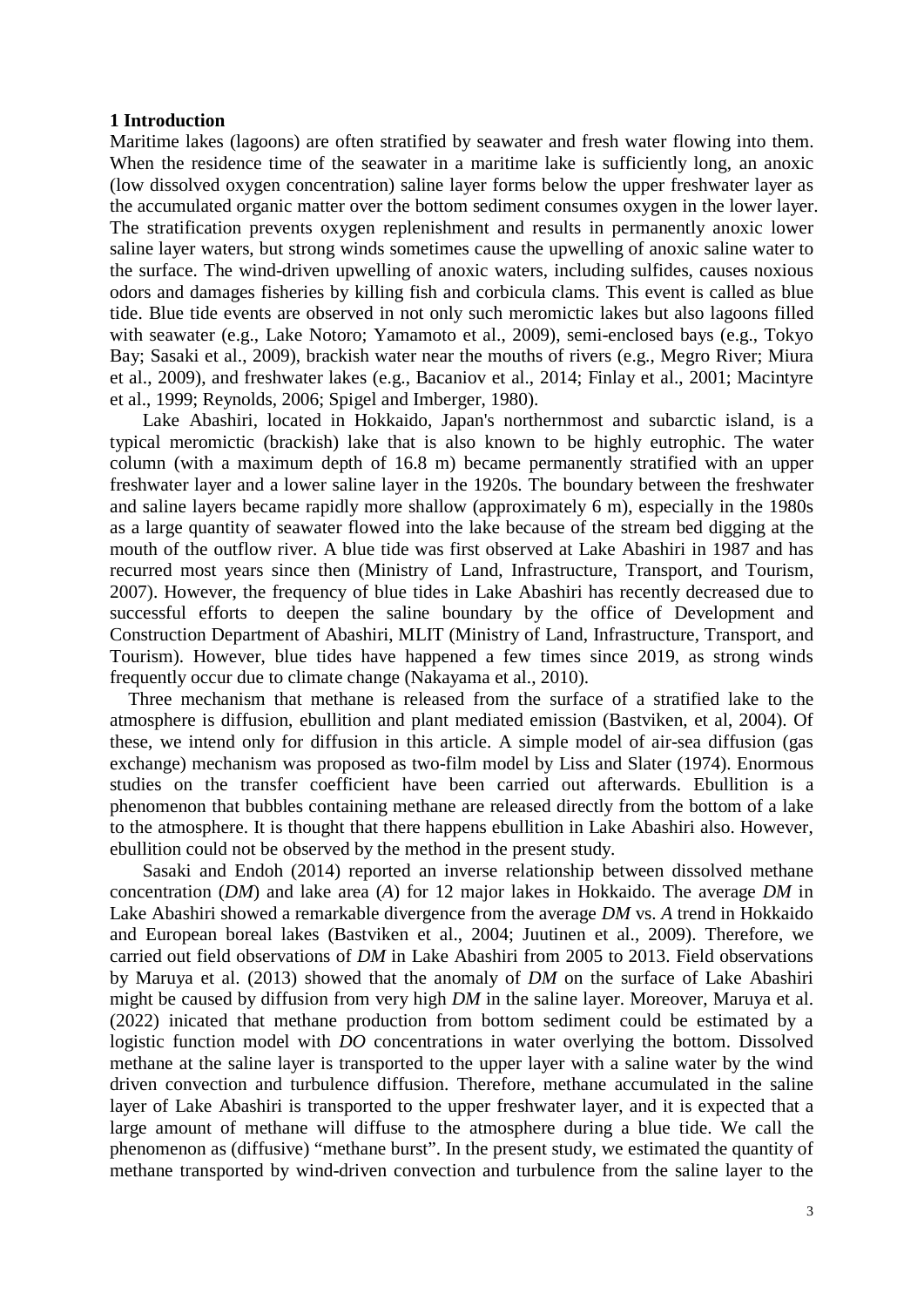freshwater layer using the Fantom environmental fluid dynamics model (Nakayama et al., 2012; Nakayama et al., 2014; Nakayama et al., 2020a). The magnitude of the diffusive methane burst was estimated, and the results were verified by field observations when a blue tide occurred on November 8, 2008.

# **2 Materials and methods**

# **2.1 Site description and characteristics of Lake Abashiri**

Hokkaido, the northernmost island of Japan, is located in the subarctic region, and most of the lakes in Hokkaido are covered with ice in the winter. Lake Abashiri, shown in **Fig. 1**, has a surface area of  $32.3 \text{ km}^2$  and a maximum depth of 16.8 m. Lake Abashiri is highly eutrophic due to the anthropogenic influence of livestock and agriculture in its basin. The main inflow river is the Abashiri, which accounts for 97% of the inflow, and the outflow runs to the Okhotsk Sea through a river length of 7.2 km. Therefore, oceanic water flows into the lower layer of the lake depending on the tide (Nakayama et al., 2016), resulting in strong stratification.

### **2.2 Procedures for water sampling and DM analysis**

The locations of observation stations are shown in **Fig. 1**. The stations include seven offshore stations (circles), seven onshore stations (triangles), and two other stations (squares) along the Abashiri River near the inlet to Lake Abashiri. The northernmost station at the outlet mouth of the Abashiri River (outflow) is represented by Station (St.) LA3. Surface water samples were obtained at the offshore stations using a stainless-steel pail from the observation boat 'Aosagi' of MLIT. At St. 5 (maximum depth), water samples were obtained from nine different depths by using a Van Dorn water sampler (2 L) to determine the vertical *DM* distribution throughout the water column. Data for the vertical profile of salinity (*S*) and of the dissolved oxygen concentration (*DO*) at St. 5 were obtained from the office of the Development and Construction Department of Abashiri, MLIT.

Salinities were measured by an electric conductivity method using a conductivity and temperature depth sensor (CTD). Each water sample was sealed in a 500 mL glass bottle. A part of the water sample from each bottle in three small vials (27 mL each) was replaced by nitrogen, leaving 10 mL of sample in each vial. After each vial sample had been heated and kept at 60°C for more than 20 minutes, 1.625 mL of headspace gas was injected into a gas chromatography system (Shimadzu GC-14B) equipped with a flame ionization detector. The sampling and *DM* analysis procedures were described in detail by Sasaki et al. (2010). Since all samples in this study were analyzed within 12 hours of collection, no preservative was added to the water samples. The average *DM* at the lake surface was obtained as an areaweighted mean. The lake surface was divided into several sections, where each station was located near the center of a section. When the flux of diffusive methane was calculated from the measured *DM* data, the on-shore area and the off-shore area were divided into 6 and 3 sections, respectively. As the mean freshwater layer depth was usually about 6 m, the onshore area was defined as the area shallower than 6 m (the nominal depth of the freshwater layer).

#### **2.3 Cultivation tests of water samples in an incubator**

A part of methane in oxic water is likely oxidized by methane-oxidizing bacteria (Bastviken et al., 2002). Cultivation tests of freshwater samples (at the surface of station LA8 on June 28, 2010) and saline water samples (at a depth of 10 m at St. 5 on November 26, 2012) in an incubator were carried out to determine the time-series changes in *DM* caused by oxidation or biochemical decomposition and methanogenesis. Thirteen 500 mL glass bottles were used for freshwater sampling, and thirteen 125 mL glass vials were used for saline water sampling.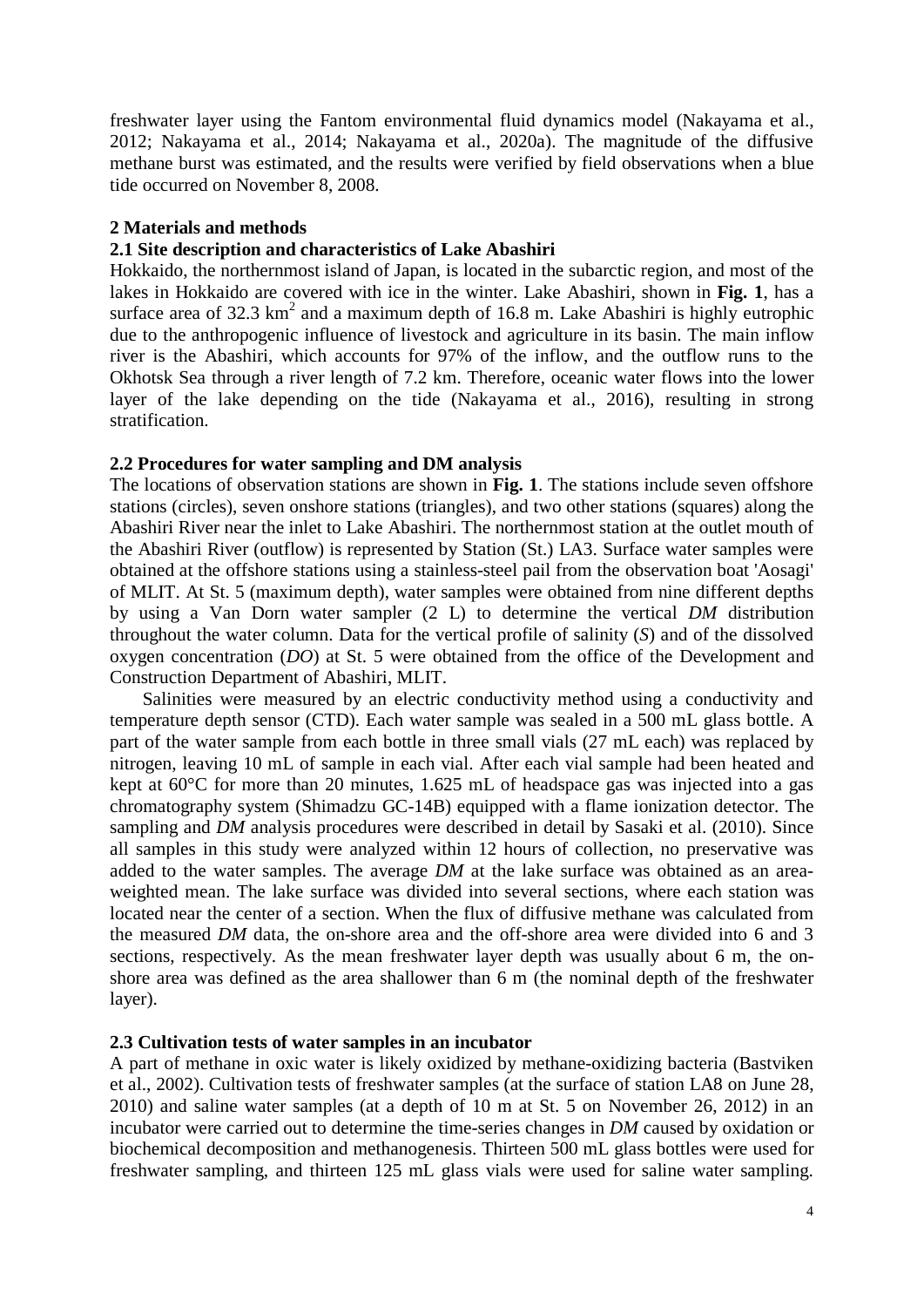*DM* was measured every week for approximately 1 month under cold (5 $\degree$ C) and warm (30 $\degree$ C) conditions with and without light. The intensity of light radiation was controlled by lamps set to be the same as the average daily global radiation in Abashiri for the past decade, i.e., 150  $W m^{-2}$ .

#### **2.4 Numerical fluid analysis for the transportation of DM**

Fantom, an environmental fluid dynamics model developed by one of the authors (Nakayama et al., 2012), was used to analyze the characteristics of stratified flows, such as the upwelling of the lower layer to the water surface (Shintani et al., 2010) and the breaking of internal waves over a uniform slope (Nakayama and Imberger, 2010). Fantom is an object-oriented hydrodynamic model (written in  $C^{++}$ ) intended to simulate transport phenomena under a stratified condition (Maruya et al., 2010). The computational scheme is similar to the predictor-corrector method shown in Nakayama (2006), which analyzed stratification effects on flows. A three-dimensional Boussinesq-type equation and mass conservation were applied. This study used a generic length-scale turbulent closure model, k-e (Umlauf and Burchard, 2003), with a CA filter (Warner et al., 2005). The advection scheme for momentum and scalar was ULTIMATE QUICKEST (Leonard, 1991), while a first-order upwind scheme was used for subgrid-scale turbulent kinetic energy to achieve numerical stability by including numerical diffusion. Fantom was able to satisfactorily reproduce the observed time-series vertical distributions of salinity at three stations for 30 days in Lake Abashiri (Maruya et al., 2010). Residual currents due to the breaking of internal waves in a two-layer field in laboratory experiments were also reproduced using Fantom (Nakayama et al., 2019 and Nakayama et al., 2020b). Since these results successfully reproduced the observed results, Fantom was also applied in this study to the blue tide that occurred in Lake Abashiri in 2008. The mesh size in the vertical direction (z-axis) was 0.15 m, and there were 151 meshes in total (including atmospheric elements beyond the water's surface). The mesh size in the horizontal direction was 200 m, and there were  $i = 1 \sim 27$  and  $j = 1 \sim 55$  meshes in the *x* and *y* directions, respectively. The total number of elements was 224,235. The time step was 40 s. The lake volume was divided into four subdomains, and parallel processing was executed with a four-core personal computer.

The freshwater and saline water boundary depth  $d_B$  was 4.6 m based on salinity observations in 2008. Since a blue tide in Lake Abashiri was observed on November 8, 2008, the analysis period was set to 20 days from November 5. The initial distributions of salinity *S*, *DM* (bottom-shape-traced distribution), *DO*, and water temperatures were obtained from observations on September 29. The vertical dissolve methane concenttration (*DM*) profile at the lake's center did not vary from June 30 to September 29 (as shown in Section 3.1). Therefore, September 29 is considered the representative and typical methane condition in Lake Abashiri.

Fantom requires data for wind speed  $(m s<sup>-1</sup>)$ , wind direction (degrees), air temperature ( $^{\circ}$ C), relative humidity (%), short wave emission (W m<sup>-2</sup>), atmospheric pressure (Pa), the flow rate of the river (m<sup>3</sup> s<sup>-1</sup>), and rainfall (mm hr<sup>-1</sup>). Data for hourly wind speed ( $U_2$  at a height of 2 m from the water surface) and wind direction obtained by an automatic observatory buoy in the center of the lake (St. 5: point of maximum depth) were corrected to  $U_{10}$  (10 m in height) by using a power law, Eq. (1) (Touma, 1977). In the equation, 1/*a* expresses roughness on the ground. It was assumed that  $a = 7$  because there were no obstacles such as large trees or buildings.

$$
U_{10} = U_2 (10/2)^{1/a} = 1.26 U_2
$$
 (1)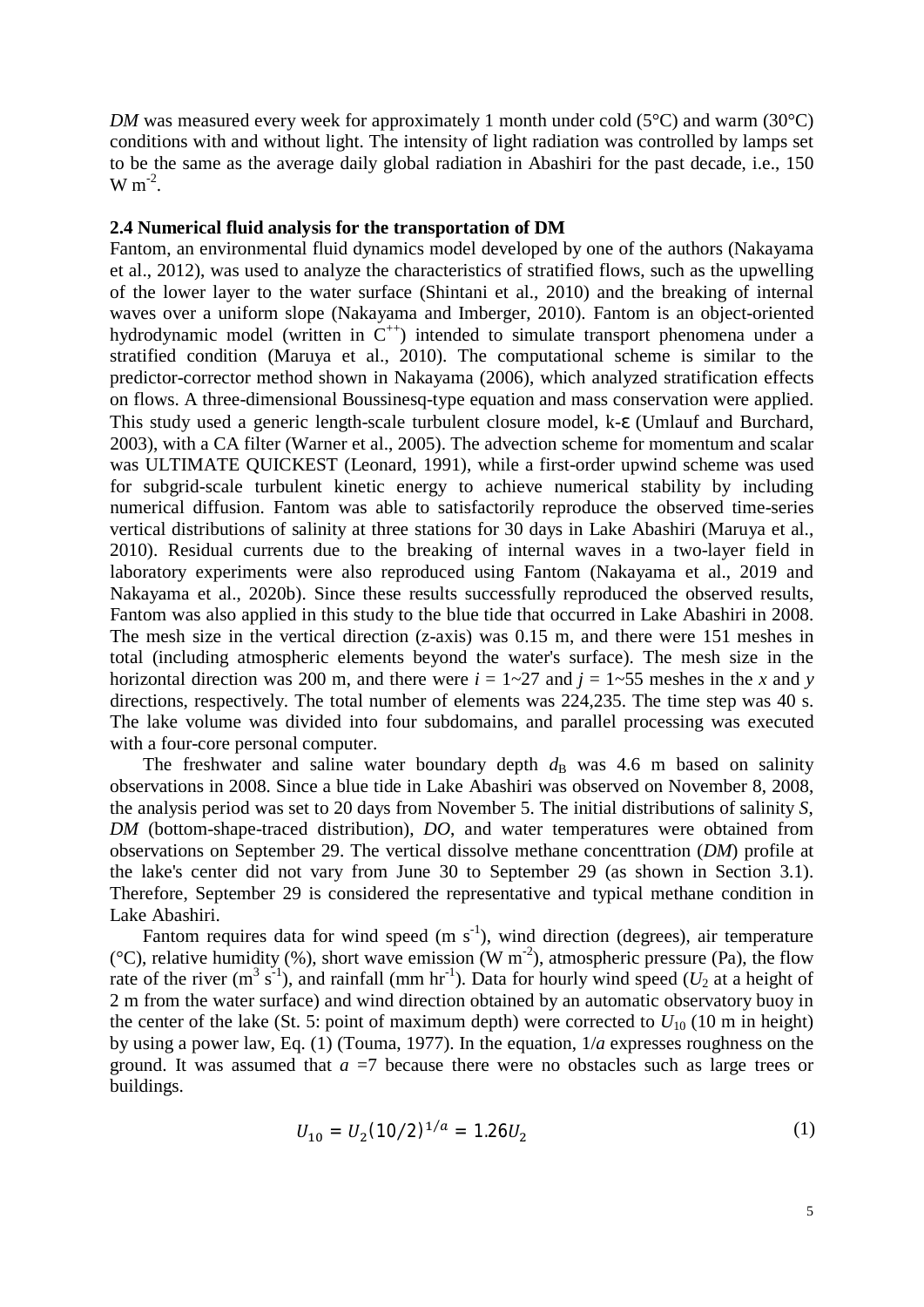Most of the correct values of  $U_{10}$  at the center of the lake were higher than those at the AMeDAS (Automated Meteorological Data Acquisition System) station in Abashiri (http://www.jma-net.go.jp/abashiri/index.html) during the blue tide in 2008.

The transfer coefficient  $k_{600}$  expressed by an empirical equation, Eq. (2), depending on the wind speed proposed by Cole and Caraco (1998) for  $CO<sub>2</sub>$  diffusion from lakes, was applied to estimate methane diffusion during the blue tide event. The diffusive methane flux was calculated simultaneously with flow fields and the other mass transport computations. The transfer coefficient of methane  $k<sub>CH4</sub>$  can be obtained by Eq. (3). The Schmidt number of methane *Sc*<sub>CH4</sub> depends strongly on water temperature. The mass flux can be calculated by Eq. (4). For more details on estimating the air-lake exchange of methane, refer to Sasaki et al. (2010).

Cole & Caraco equation:

$$
k_{600} = 5.75 \times 10^{-6} + 0.597 \times 10^{-6} U_{10}^{1.7}
$$
 (2)

$$
k_{\text{CH4}} = k_{600} (Sc_{\text{CH4}} / 600)^{-n} \tag{3}
$$

$$
f_{mij} = \mathbf{M}_{\text{CH4}} k_{\text{CH4}} A_{ij} \big( D M_{ij} - D M_0 \big) \tag{4}
$$

Where,  $f_{mij}$  is the mass flux of methane per lake (g yr<sup>-1</sup>), *i* and *j* are the element numbers in the *x* and *y* directions, respectively,  $M_{CH4}$  is the molecular weight of methane,  $DM_0$  is the atmospheric equilibrium dissolved methane concentration, and  $n = 0.5$  for higher wind speed field  $(U_{10} \ge 3.6 \text{ m s}^{-1})$  (Sasaki et al., 2016). We call the methane flux per unit area  $(f_{\text{m}ij} / A_{ij})$  as a methane flux density (g  $yr^{-1}$  m<sup>-2</sup>).

#### **3 Results**

#### **3.1 Observed characteristics of Lake Abashiri**

The vertical distribution of salinity *S* at St. 5 (the lake's center) in 2008 is shown in **Fig. 2a**. There is a clear halocline at a depth of approximately  $4.5 \sim 6.5$  m. The saline layer (maximum salinity  $S = 20-22$  psu) is permanently anoxic water (dissolved oxygen concentration  $DO = 0$ ), as shown in **Fig. 2a**. The reason why *DO* at the lake surface on Nov. 25 is higher than usual (in June ~ September) is because water temperature lowered. These *DO* are equivalent to saturated values at the water temperatures. The temperature data at the surface (0.5 m deep) of the lake is shown on the symbol table in **Fig. 2a**. The vertical distribution of *DM* at St. 5 is shown in **Fig. 2b**. *DM* and salinity conspicuously increase with depth in the saline water column, while there is no *DO* in the saline layer. Similar distributions of *DM* are sometimes observed in small freshwater lakes during summer stratification (Bastviken et al., 2008). Since the latest *DM* data before the blue tide were obtained on September 29, the data (including *DO* and *S*) on that date were used as the initial values of numerical simulations as mentioned above (Section 2.4). The limnological characteristics at St. 5 on September 29 are shown in **Table 1**. The depth of the halocline was approximately 4.6 m on this day.

The results of the cultivation of the freshwater and saline water samples in an incubator are shown in **Fig. 3**. As shown in **Fig. 3** (dashed line), neither a decrease in dissolved methane concentration ( $\overline{DM}$  µmol  $\overline{L}^{-1}$ ) caused by oxidation nor an increase in  $DM$  by production under reducing conditions was observed for the saline water samples. Therefore, in the following numerical computations, it was unnecessary to consider production due to the methanogen and oxidation of methane in the saline layer. Since the saline water samples smelled like  $H_2S$ , it was thought that methanogenesis was inhibited due to the activity of sulfate-reducing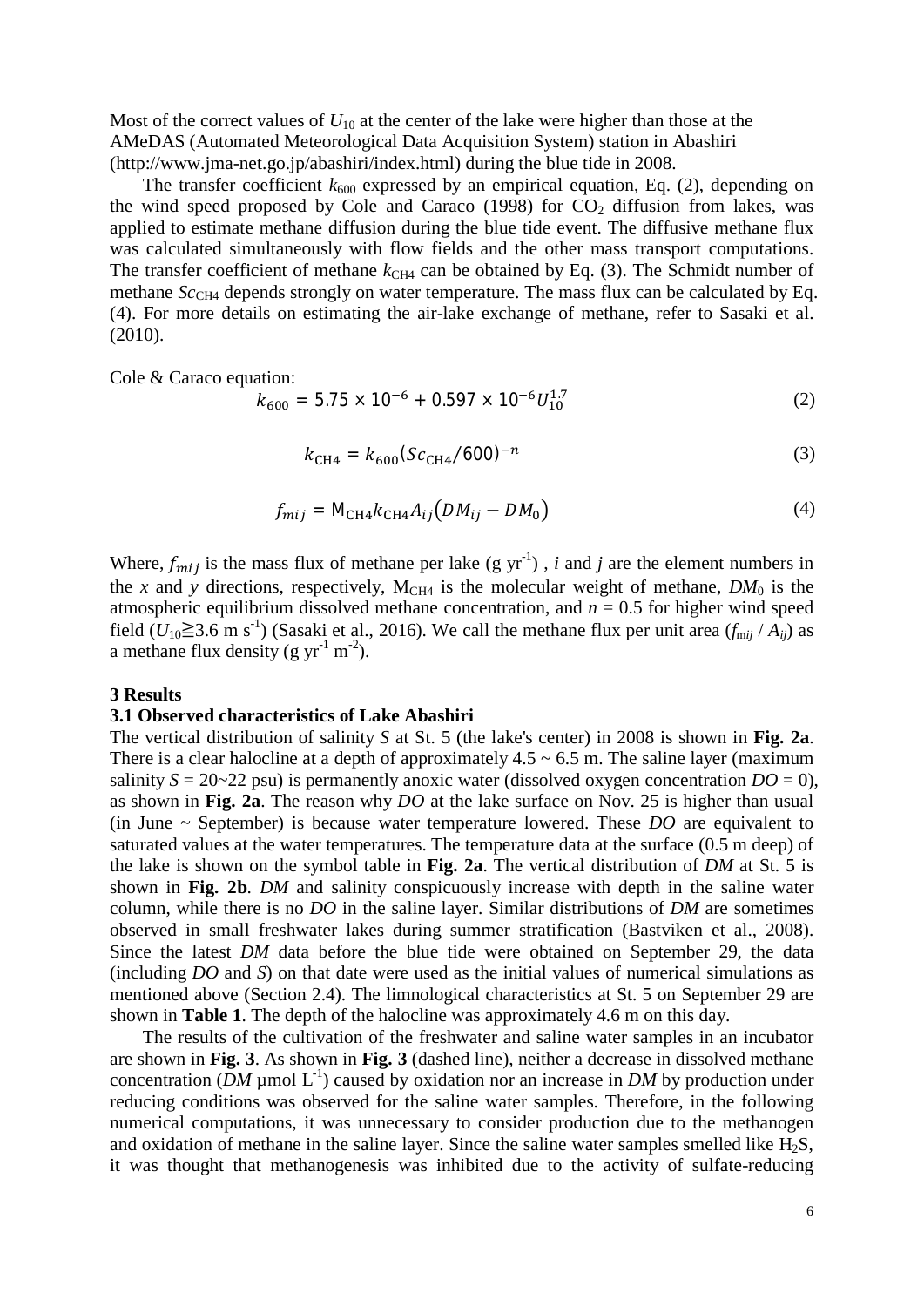bacteria (Watson and Nedwell, 1998). Additionally, since the lower layer is entirely anaerobic (Maruya et al., 2010), sulfate-reducing bacteria exist in sediments and reduce sulfate to hydrogen sulfide (Boetius et al., 2000; Postgate, 1979). Capone and Kiene (1988) and Minami et al. (2012) revealed that methane production is dominant in sediments under anaerobic conditions where sulfate-reducing bacteria are less active. Thus, the mass balance of methane can be remarkably simplified.

On the other hand, the dissolved methane concentration  $(DM \text{ nmol } L^{-1})$  in the freshwater column was drastically reduced by oxidation during the night (without sunlight), as shown in Fig. 3 (solid lines). According to the results of the cultivation of freshwater, the oxidation rate  $R_{DM}$  (1 month<sup>-1</sup>) depends more firmly on solar radiation than on temperature.

With solar radiation: 
$$
R_{\text{DMwl}} = \exp(-0.0145 \Delta t_{\text{wl}})
$$
 (5)

Without solar radiation: 
$$
R_{\text{DM} \text{wol}} = \exp(-0.0923 \Delta t_{\text{wol}})
$$
 (6)

 $\Delta t_{\text{wl}}$  and  $\Delta t_{\text{wol}}$  in Eqs. (5) and (6) are daylight and nondaylight days during the calculation period, respectively. Anaerobic saline water transported to the upper layer is mixed with freshwater (almost in equilibrium) in *DO*. Therefore, the oxidation of *DM* by Eqs. (5) and (6) should be considered in the methane mass balance in the freshwater layer. Using a function in Fantom, methane storage in the saline layer was calculated during the open water period in 2008, estimated from the measured *DM* vertical distribution in **Fig. 2b**, is shown by solid circles in **Fig. 4**. The maximum methane storage was 312 t on September 29. Since there is neither methanogenesis nor oxidation in the saline water column as described above, an increase in *DM* can be attributed only to dissolution from the sediment at the bottom. A decrease in *DM* is caused only by the transportation of dissolved methane from the saline layer to the freshwater layer. During the open water season, methane storage usually does not significantly change by the season, as seen from June to September in **Fig. 4**. However, 117 t  $(= 312 - 195)$  of dissolved methane disappeared from the saline layer from September 29 to November 25, as shown in **Fig. 4**. Such a significant loss is thought to have occurred with the blue tide on November 8, 2008.

#### **3.2 Methane transportation from the saline layer to the freshwater layer**

The numerical simulation started at 0:00 JST on November 5, when the wind speed was sufficiently low before the event. A cross-sectional view of the calculated *DM* and velocity distributions at 21:00 on November 8, when the maximum hourly wind speed (NNW 19.7 m s<sup>-1</sup>) was observed during the blue tide, is shown in **Fig. 5b**. The arrow scale shows flow speed  $(0.1 \text{ m s}^{-1})$ . The figure shows the upwelling of the saline water, decline of the boundary, complex convection, delamination of *DM* along the pycnocline, and transportation of *DM* to the water surface. The flow speed of x-y axis of the water is largest in near pycnocline of *DM* and the direction is reverse to the direction of the wind. In contrast with this, the flow near the bottom of the lake is calm. The plane view of *DM* distributions on the lake surface simultaneously is shown in **Fig. 5a**. As a result of the upwelling of anoxic saline water to the lake surface near the upwind lakeshore, there was a high- $DM$  (approximately 80 µmol  $L^{-1}$ ) region on the lake surface. The methane transported from the saline to the freshwater layer can be calculated as the total production of *DM* and the volume in the freshwater layer. The total methane storage is shown in **Fig. 6**. Approximately 105 t of methane was transported to the freshwater layer during the blue tide event (November  $5 \sim 12$ ), and 141 t was transported between November 5 and 25. The result is similar to the observations shown in **Fig. 4** for the 26-day period September 29 to November 25 after a blue tide event in which 117 t of methane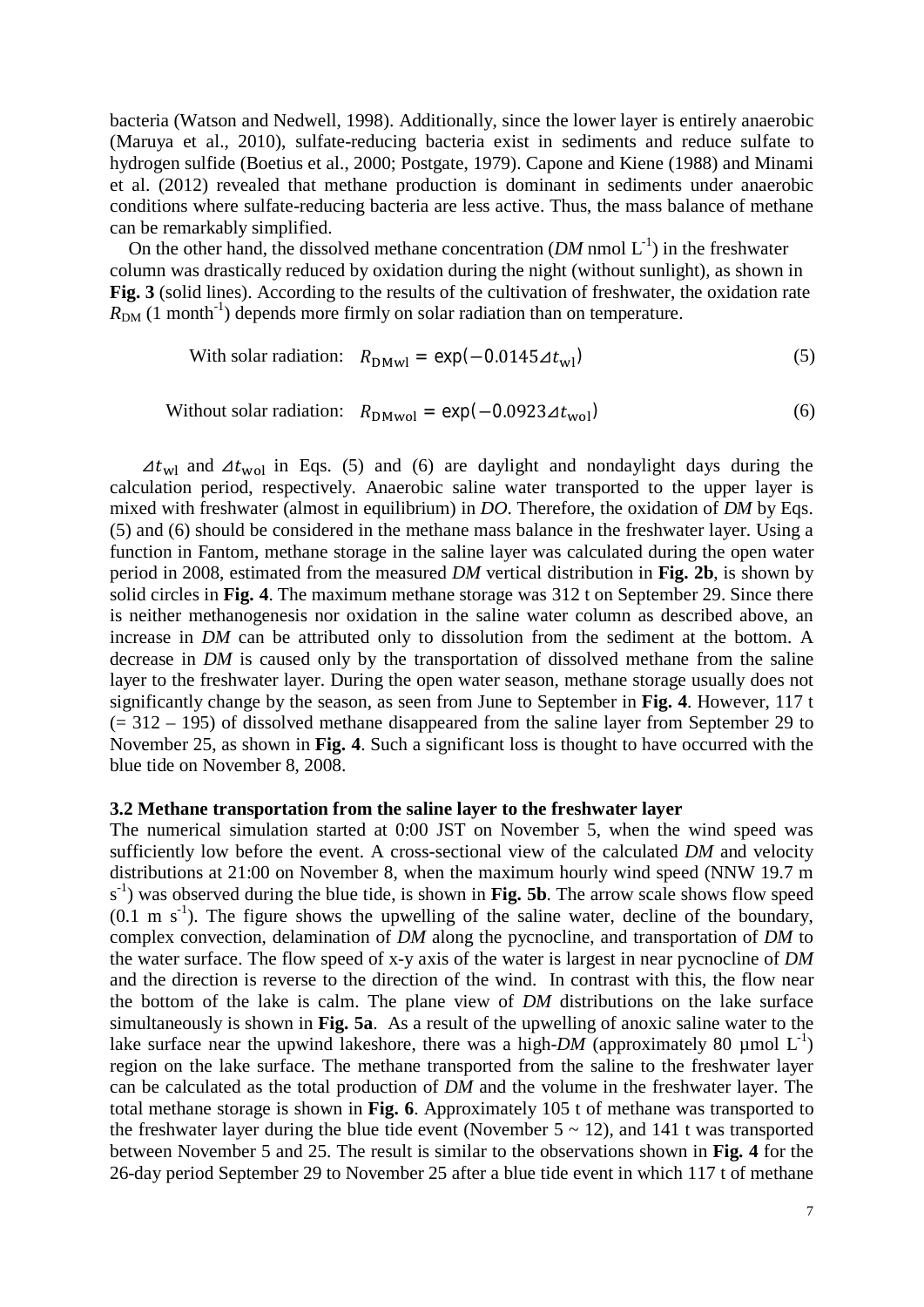disappeared from the saline layer. **Fig. 7** shows the vertical distribution of *DM* calculated at 17 days after the analysis (corresponding to November 25). Because the calculated *DM* vertical distribution in the saline layer (dashed line) resembled an abnormal profile of the distribution observed on November 25, we can infer that this analysis could accurately describe a blue tide event. The  $d<sub>B</sub>$  became approximately 8 m at the end of the blue tide event, from the initial 4.6 m. The vertical profiles of *DM* also agree well with the calculated value in **Fig. 7**. Thus, we conjecture that the disappearance of a large quantity of methane was caused by diffusion from the lake surface to the atmosphere.

#### **3.3 Estimation of methane flux to the atmosphere during the blue tide event**

The changes in methane flux to the atmosphere from November 5 to 25 are shown in **Fig. 8**. The maximum flux appeared under the condition of maximum wind speed and extended to approximately 3.7 t  $hr^{-1}$ . The accumulation of methane diffusion to the atmosphere is found by integrating the methane flux in **Fig. 8**. A cumulative amount of 90 t of methane was diffused to the atmosphere during several days (November 8 ~ 12**)** and substantial amount for this short period. It corresponds to 86% (90 / 105) of the methane quantity transported from the saline to the fresh water.

As a result of mass diffusion to the atmosphere, *DM* of the freshwater layer decreased significantly, as shown in **Fig. 7**. However, the calculated *DM* value in the freshwater layer (= about 4.5 µmol  $L^{-1}$ ) was more significant than the observed value (= about 0.22 µmol  $L^{-1}$ ). In the numerical simulations, there was no process in which *DM* disappears from the lake other than diffusion to the atmosphere. There may be two other mechanisms by which *DM* is exhausted from the freshwater layer other than such diffusion. One mechanism is dilution by the inflow from the Abashiri River. The average inflow from the river in November 2008 was 9 m<sup>3</sup> s<sup>-1</sup> (Ministry of Land, Infrastructure, and Transport and Tourism / Hydrological & Water Quality Database: http://www1.river.go.jp/contents.html). The total quantity of inflow from November 8 to 25 was about  $13\times10^{\overline{6}}$  m<sup>3</sup>. Since this is equivalent to less than 10% of the volume of the freshwater layer, the inflow of the river has a minimal effect on *DM* in the freshwater layer.

The other mechanism is the aerobic oxidation of methane within the freshwater layer. Assuming the ratio of night and day was 1:2 during the 17-day period (November 8 to 25) using Eqs. (5) and (6), the decline rate of the aerobic resolution was 0.72. This is equivalent to 1.26 µmol  $L^{-1}$  when using 4.5 µmol  $L^{-1}$ , which was the calculated value for November 25 as the initial value of *DM* in the freshwater layer. Even if this value considers oxidation, it is still higher than the observed value (0.22  $\mu$ mol L<sup>-1</sup>). Further study on the mechanism that *DM* in the fresh water layer is settled down to usual level after the blue tide rapidly is necessary.

#### **3.4 Distributions of DM and DO at the water surface**

The distributions of *DM* and *DO* at the water surface are shown in **Fig. 9**. The change in the horizontal distribution of *DM* (stars in **Fig. 8**) is shown in **Figs. 9a-c** at 22:00 on the  $7<sup>th</sup>$ , 4:00 on the 9<sup>th</sup>, and 24:00 on 10<sup>th</sup> of November 2008. A strong upwelling of methane was observed near the upwind lakeshore (near the northwest beach). When the wind slowed, the diffusion calmed rapidly. The change in the horizontal distribution of *DO* is also shown in **Figs. 9d** at 22:00 on the  $7<sup>th</sup>$ , **9e** at 4:00 on the 9<sup>th</sup>, and **9f** at 24:00 on the 10<sup>th</sup> of November 2008. Abnormally low *DO* (approximately 4 mg  $L^{-1}$ ) appeared on the surface during the maximal wind velocity, the same as the highest *DM*. The upwelling of anoxic waters, including sulfides, sometimes kills fish and corbicula clams.

 The reason why *DO* near the lake surface on November 25 in **Fig. 2a** is higher than usual (in June ~ September) is because water temperature lowered as mentioned in Section 3.1. Higher salinity than usual in the upper freshwater layer on November 25 suggests that influence of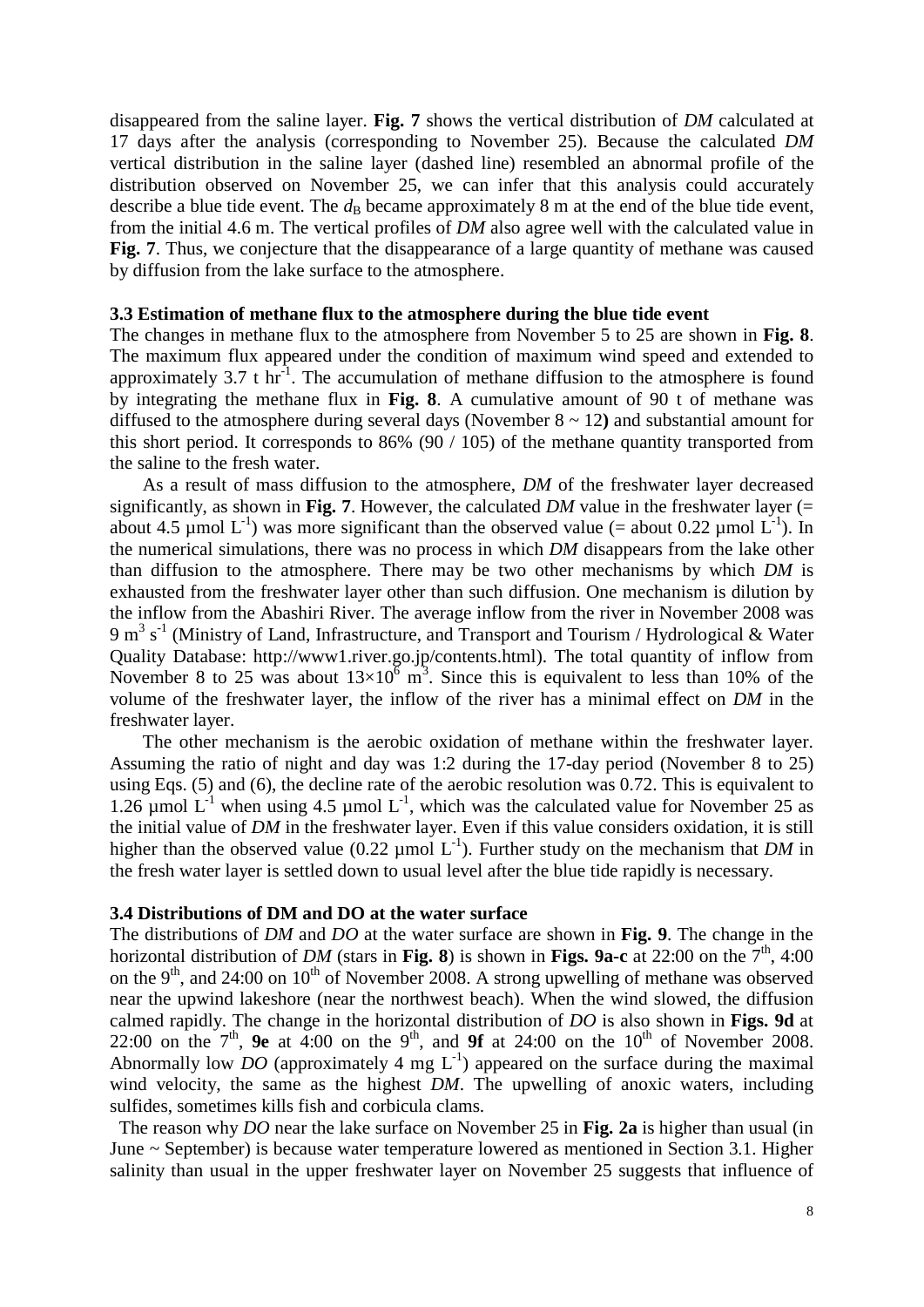the transportation of saline water from the lower layer at the blue tide remains, because salinity does not exchange with the atmosphere.

#### **Discussion**

### **4.1 Methane burst due to blue tide**

According to the numerical simulations, the dissolved methane transported to the freshwater layer was approximately 105 t during the blue tide in 2008 (during several days) and was 141 t from November 5 to 25. These results agree with the field observation that more than 117 t (312 – 195) of methane disappeared from the saline layer from September 29 to November 25. The vertical distribution of *DM* at the lake's center after the blue tide, as simulated by Fantom, agreed with the observed profile at least in deeper layer than the  $d<sub>B</sub>$  on November 25. These suggested that numerical fluid analysis is helpful for estimating transportation (convection and mixing phenomena) even in a permanently stratified meromictic lake such as Lake Abashiri. A large portion (86%) of the methane transported from the saline layer to the freshwater layer was diffused to the atmosphere from Lake Abashiri during several days of the blue tide in 2008.

It is thought that there happens ebullition in Lake Abashiri also. We have ever seen bubbles in lake ice in winter. Since the initial methane storage was count from only dissolved methane measurement, however, ebullition could not be observed in this method.

#### **4.2 Effects of the depth of the epilimnion and saline layer on blue tide outbreaks**

Calculations of the virtual boundary depths,  $d_B = 6.6$  m, were carried out to determine how  $d_B$ influenced the blue tide outbreak. At the start of the calculation, the maximum *DM* was the same for  $d_B = 4.6$  m. The distributions of *DM* and *DO* for  $d_B = 6.6$  m at the water surface at 4:00 on November 9 2008 are shown in **Fig. 10**. When the boundary depth  $d<sub>B</sub>$  increases, the reduction of *DO* is suppressed under the same wind speed condition. In other words, upwelling motions depend sensitively on  $d<sub>B</sub>$ . The blue tide did not occur under the same wind conditions as the blue tide in 2008, when  $d<sub>B</sub>$  became deeper by only 2 m. A blue tide was not observed for 6 years after 2009. This is attributed to the deepening of  $d<sub>B</sub>$  by a gate installed near the Abashiri River outlet by the Development and Construction Department of Abashiri, MLIT. The gate is closed during high tide to prevent oceanic water from entering the lake, and it is opened during ebb tide to allow outflow from the lake.

An increase in the depth of the freshwater boundary  $(d_B)$  after the blue tide was found by both the calculations and observations (**Fig. 7**). This suggested that a blue tide is unlikely to occur just after the previous blue tide. It is also expected that a blue tide might be prevented when the lake's level, *i.e*., the epilimnion thickness, increases due to heavy rain.

#### **4.3 Impact of blue tides on global warming**

Since the Abashiri area is not very windy (with an annual average wind velocity of less than 3 m/s), methane fluxes are not very high in an average year. The mean flux density from lakes in Hokkaido is 0.718 g CH<sub>4</sub> yr<sup>-1</sup> m<sup>-2</sup> (equal to the value of lakes in Northern Europe; Bastviken et al., 2004), but methane flux from Lake Abashiri is approximately  $2 \sim 3$ -times larger at 2.029 g CH<sub>4</sub> yr<sup>-1</sup> m<sup>-2</sup> (Sasaki and Endoh, 2014). In contrast, in the case of the blue tide in 2008, since the methane flux during 3 days was approximately 90 t, the annual average flux density corresponded to 342 g CH<sub>4</sub> yr<sup>-1</sup> m<sup>-2</sup>, 170 times greater than average. Thus, this phenomenon is good if we call it "methane burst". As the annual methane flux from Lake Abashiri in an average year is 66 t CH<sub>4</sub> yr<sup>-1</sup>, the 3-day blue tide in 2008 released significantly more methane into the atmosphere than is released in an entire average year. Therefore, a blue tide driving a methane burst can be described as an extreme event that is attributable to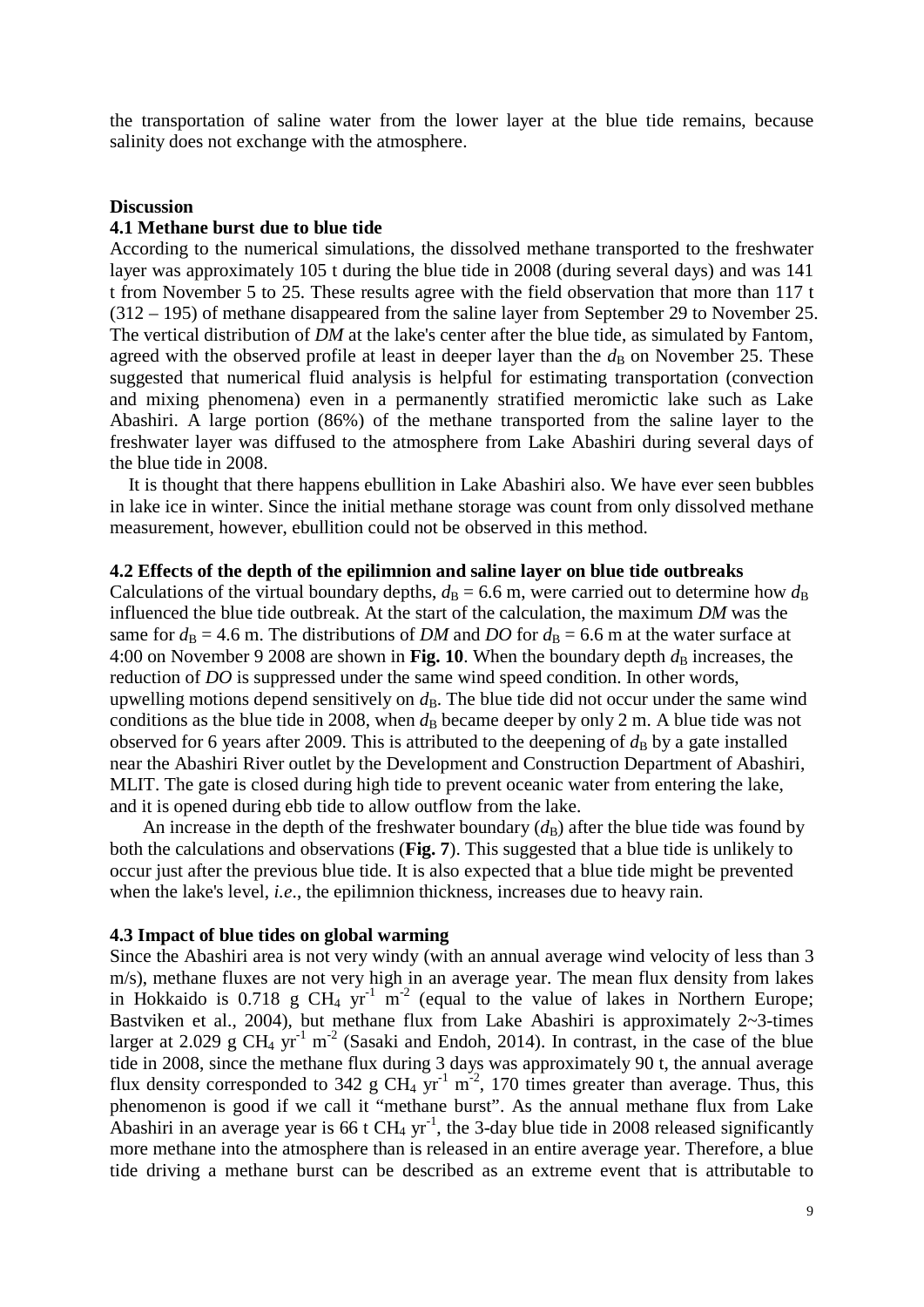climate change. In contrast to a stratified meromictic lake, strong stratification also accumulates higher *DM* in the lower layer of a eutrophic freshwater lake, and methane may be released due to the upwelling of the lower layer when the wind is strong. Therefore, a methane burst is expected to occur not only in meromictic lakes but also in stratified freshwater lakes, which means that a methane burst may be a critical event for global warming. Thus, the method used in this study should be applied to investigate how much methane flux is released from eutrophic freshwater lakes around the world.

Methane bursts are caused by wind-induced upwelling, and there have been many studies on upwelling (Watson, 1904; Wedderburn, 1912). Imberger (1998) showed that wind-induced motions, such as blue tides, are ecologically crucial for flux paths. Thompson and Imberger (1980) introduced the Wedderburn number, which shows the magnitude of upwelling in a rectangular lake (Imberger and Hamblin, 1982). Monismith (1986) also demonstrated the importance of the entrainment of hypolimnetic water into the upper layer due to upwelling (burst). Additionally, Shintani et al. (2010) proposed the modified Wedderburn number for evaluating upwelling due to strong wind in a triangle-shaped lake. According to the Intergovernmental Panel on Climate Change (IPCC, 2013) Fifth Assessment Report (AR5) and related papers, not only air temperature but also wind speed may increase in the near future, such as during an extreme event (Nakayama et al., 2010; Nakayama et al., 2013). The present study revealed that strong stratification might accumulate a higher concentration of DM in the lower layer of a eutrophic lake due to the suppression of vertical scalar transport in a density interface and to the inhibition of the oxidation. Thus, it may be expected that methane bursts could occur more often in the future and accelerate climate change, which may in turn cause larger floods and disasters. Therefore, the prediction of changes for disaster prevention depends on how well detailed processes related to methane production and emission from lakes are clarified.

#### **Acknowledgements**

The authors are deeply indebted to the office of the Development and Construction Department of Abashiri, MLIT, for permission to board the observation boat 'Aosagi' and for providing meteorological and chemical data. We thank the team members of Hokkaisuiko Consultant Corp. and the crew of 'Aosagi' and N. Endoh for their helpful assistance with field observations. We also thank S. Yagi, H. Katayama, and K. Sakamoto (undergraduate students) and A. Miura (graduate student) for their valuable help with field data analysis and numerical calculations. This work was supported by the Japan Society for the Promotion of Science (grants 18H01545 and 18KK0119) to K. Nakayama.

#### **References**

- Bastviken, D., J. Ejkertsson, and L. Tranvik., 2002. Measurement of methane oxidation in lakes: a comparison of methods. Environ. Sci. Technol. 36, 3354-3361.
- Bastviken, D., Cole, J.J., Pace, M.L., Tranvik, L., 2004. Methane emissions from lakes: Dependence of lake characteristics, two regional assessments, and a global estimate. Global Biogeochem. Cycles 18, GB4009, doi:10.1029/2004GB002238
- Bastviken, D., Cole, J., Pace, M.L., Van de Boger, M.C., 2008. Fates of methane from different lake habitats: Connecting whole-lake budgets and CH<sub>4</sub> emissions. J. Geophys. Res. 113, G02024, doi:10.1029/2007JG000608
- Bocaniov, S.A., Ullmann, C., Rinke, K., Lamb, K.G., Boehrer, B., 2014. Internal waves and mixing in a stratified reservoir: Insights from three-dimensional modeling. Limnologica 49, 52-62, DOI:10.1016/j.limno.2014.08.004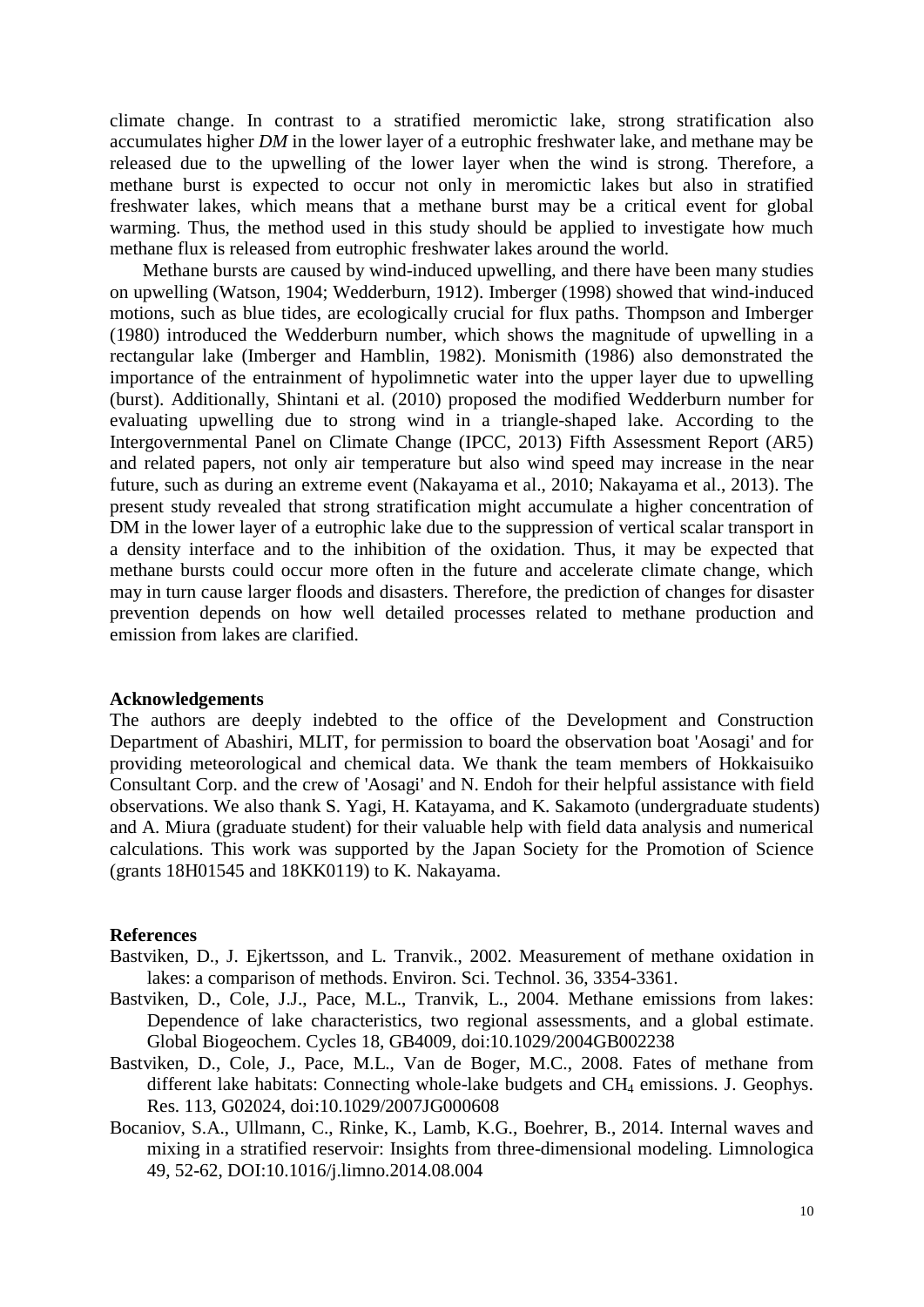- Boetius, A., Ravenschlag, K., Schubert, C.J., Rlckert, D., Wlddel, F., Gleseke, A., Amann, R., Jorgesen, B.B., Wltte, U., Pfannkuche, O., 2000. A marine microbial consortium apparently mediating anaerobic oxidation of methane. Nature 407, 623-626, doi:10.1038/35036572
- Capone, D.G., Kiene, R.P., 1988. Comparison of microbial dynamics in marine and freshwater sediments: Contrasts in anaerobic carbon catabolism. Limnol. Oceanogr. 33, 725-749, DOI:10.4319/lo.1988.33.4\_part\_2.0725
- Cole, J.J., Caraco, N.F., 1998. Atmospheric exchange of carbon dioxide in a low-wind oligotrophic lake measured by the addition of  $SF<sub>6</sub>$ . Limnol. Oceanogr. 43(4), 647-656, https://doi.org/10.4319/lo.1998.43.4.0647
- Finlay, K.P., Cyr, H., Shuter, B.J., 2001. Spatial and temporal variability in water temperatures in the littoral zone of a multibasin lake. Can. J. Fish. Aquat. Sci. 58, 609– 619, doi:10.1139/cjfas-58-3-609
- Imberger, J., 1998. Flux paths in a stratified lake: A review. in Imberger, J. [Ed.], Physical processes in lakes and oceans. Coastal and estuarine studies, American Geophysical Union, pp. 1–18.
- Imberger, J., Hamblin, P.F., 1982. Dynamics of lakes, reservoirs and cooling ponds. Annu. Rev. Fluid Mech. 14, 153–187, doi:10.1146/annurev.fl.14.010182.001101.
- IPCC, 2013. In: Stocker, T.F., et al. (Eds.), Climate Change 2013: The Physical Science Basis in Contribution of Working Group I to the Fifth Assessment Report of the Intergovernmental Panel on Climate Change (Cambridge and New York).
- Juutinen, S., Rantakari, M., Kortelainen, P., Huttunenn, J.T., Larmala, T., Alm, J., Silvola, J., Martikainen, P.J., 2009. Methane dynamics in different boreal lake types. Biogeosciences 6, 209-223, https://doi.org/10.5194/bg-6-209-2009
- Leonard, B.P., 1991. The ULTIMATE conservative difference scheme applied to unsteady one-dimensional advection. Comput. Methods Appl. Mech. Eng. 88, 17–74, doi:10.1016/0045–7825(91)90232-U
- Liss, P. and Slater, P., 1974. Flux of gases across the air-sea interface. Nature 247, 181-184.
- Macintyre, S., Flynn, K.M., Jellison, R., Romero, J., 1999. Boundary mixing and nutrient fluxes in Mono Lake, California. Limnol. Oceanogr. 44, 512–529, https://doi.org/10.4319/lo.1999.44.3.0512
- Maruya, Y., Nakayama, K., Shintani, T., Yonemoto, M., 2010. Evaluation of entrainment velocity induced by wind stress in a two–layer system. Hydrol. Res. Lett. 4, 70-74, doi:10.3178/hrl.4.70
- Maruya, Y., Nakayama, K., Sasaki, M., Shintani, T., Komai, K., Okada, T., Sugawara, Y., Muneta, N., 2013. Clarification of mechanisms of methane emission in Lake Abashiri. J. Jpn. Soc. Civil Engrs. Ser. B1 (Hydraulic Engineering) 69(4), 1435-1440. (in Japanese)
- Maruya, Y., Nakayama, K., Sasaki, M., Komai, K., 2022. Effect of dissolved oxygen on methane production from bottom sediment in a eutrophic stratified lake. J. Environ. Sci., https://doi.org/10.1016/j.jes.2022.01.025.
- Minami, H., Tatsumi, K., Hachikubo, A., Yamashita, S., Sakagami, H., Takahashi, N., Shoji, H., Jin, Y.K., Obzhirov, A., Nikolaeva, N., Derkachev, A., 2012. Possible variation in methane flux caused by gas hydrate formation on the northeastern continental slope off Sakhalin Island, Russia. Geo-Mar. Lett. 32, 525-534, DOI 10.1007/s00367-012-0287-x
- Miura, S., Hotta, T., Negishi, H., Tsuruta, Y., 2009. Research and analysis on generation mechanism of blue-tide in urban river estuary, Annu. J. Hydraul. Eng. JSCE. 53, 1453- 1458. (in Japanese)
- Ministry of Land, Infrastructure, Transport and Tourism, 2007. In: Fukuoka, S. et al. (Eds.), Technical report of Ministry of Land, Infrastructure, Transport and Tourism: Hydraulics and water quality control in lakes.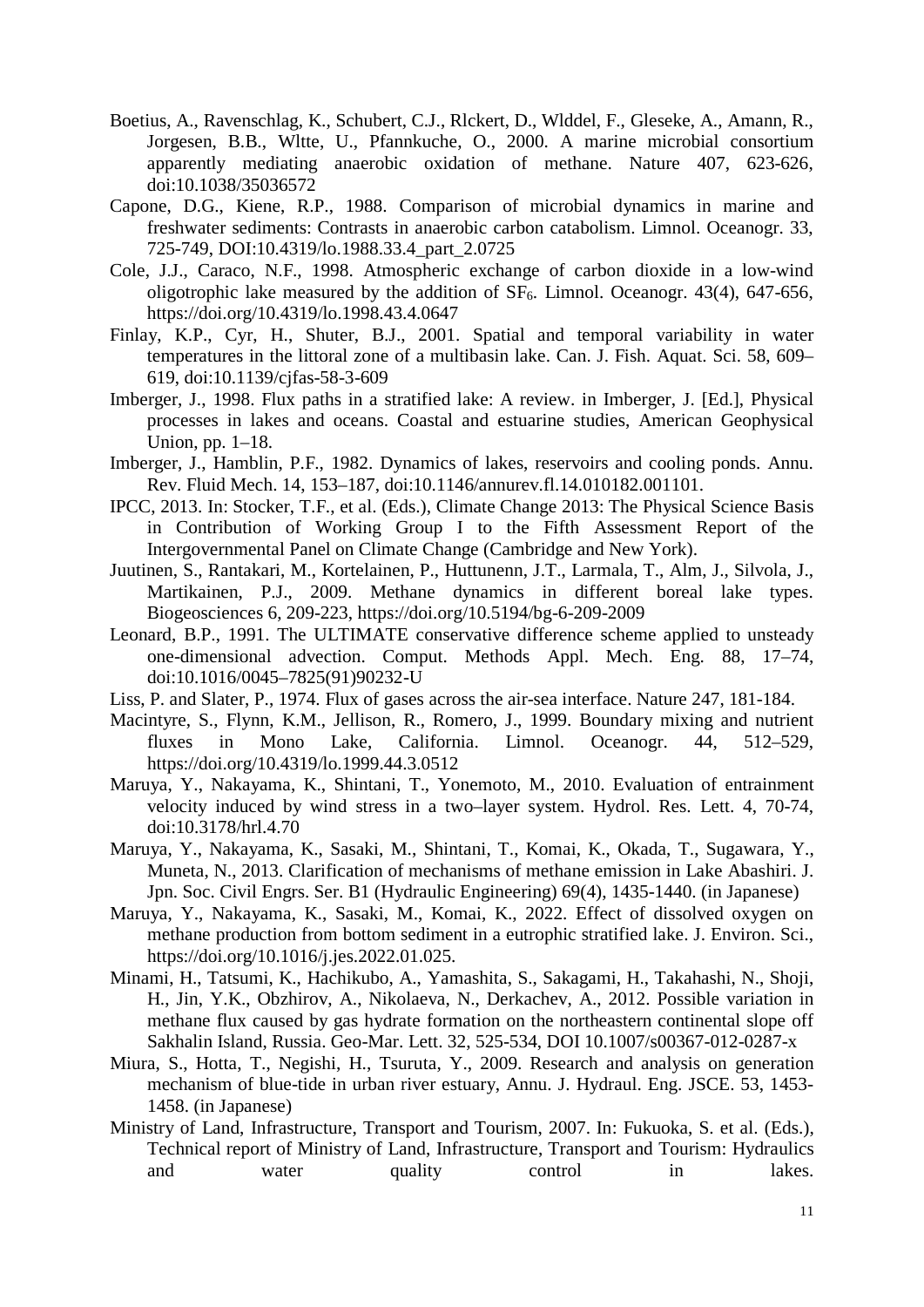http://www.mlit.go.jp/river/shishin\_guideline/kankyo/kankyou/kosyo/tec/ (accessed 8 December 2021). (in Japanese)

- Monismith, S.G., 1986. An experimental study of the upwelling response of stratified reservoirs to the surface shear stress. J. Fluid Mech. 171, 407–439, doi:10.1017/S0022112086001507
- Nakayama, K., 2006. Comparisons of using CIP, compact and CIP-CSL2 schemes for internal solitary waves. Int. J. Numer. Method F. 51, 197–219, doi:10.1002/fld.1112
- Nakayama, K., Imberger, J., 2010. Residual circulation due to internal waves shoaling on a slope. Limnol. Oceanogr. 55(3), 1009–1023, https://doi.org/10.4319/lo.2010.55.3.1009
- Nakayama, K., Sivapalan, M., Sato, C., Furukawa, K., 2010. Stochastic characterization of the onset of and recovery from hypoxia in Tokyo Bay, Japan: Derived distribution analysis based on "strong wind" events. Water Resour. Res. 46, W12532, https://doi.org/10.1029/2009WR008900
- Nakayama, K, Shintani, T., Kokubo, K., Kakinuma, T., Maruya, Y., Komai, K., 2012. Residual currents over a uniform slope due to breaking of internal waves in a two-layer system. J. Geophys. Res. 117, C10002, doi:10.1029/2012JC008155
- Nakayama, K., Maruya, Y., Nakaegawa, T., Komai, K., Kokubo, K., Ishida, T., Okada, T., 2013. Projection of "strong wind" events related to recovery from hypoxia in Tokyo Bay, Japan. Hydrol. Process. 27, 3280-3291, https://doi.org/10.1002/hyp.9829
- Nakayama, K., Shintani, T., Shimizu, K., Okada, T., Hinata, H., Komai, K., 2014. Horizontal and residual circulations driven by wind stress curl in Tokyo Bay. J. Geophys. Res. 119, 1977-1992, doi: 10.1002/2013JC009396
- Nakayama, K., Nguyen, H.D., Shintani, T., Komai, K., 2016. Reversal of secondary circulations in a sharp channel bend. Coas. Eng. J. 58, 1650002, https://doi.org/10.1142/S0578563416500029
- Nakayama, K., Sato, T., Shimizu, K., Boegman, L., 2019. Classification of internal solitary wave breaking over a slope. Phys. Rev. Fluids, 4, 014801, DOI: 10.1103/PhysRevFluids.4.014801
- Nakayama, K., Nakagawa, Y., Nakanishi, Y., Kuwae, T., Watanabe, K., Moki, H., Komai, K., Tada, K., Tsai, J.W., Hipsey, M.R., 2020a. Integration of submerged aquatic vegetation motion within hydrodynamic models. Water Resour. Res. 56, e2020WR027369, https://doi.org/10.1029/2020WR027369
- Nakayama, K., Sato, T., Tani, K., Boegman, L., Fujita, I., 2020b. Breaking of internal Kelvin wave shoaling on a slope. J. Geophys. Res. 125(10), e2020JC016120, https://doi.org/10.1002/essoar.10502329.1
- Postgate, J.R., 1979. The sulfate-reducing bacteria, Cambridge University Press.
- Reynolds, C.S., 2006. Ecology of plankton, Cambridge University Press.
- Sasaki, J., Kawamoto, S., Yoshimoto, Y., Ishii, M., Kakino, J., 2009. Evaluation of the amount of hydrogen sulfide in a dredged trench of Tokyo Bay. J. of Coast. Res., SI 56, Proc. of the  $10^{th}$  Intern. Coast. Symp. 890-894.
- Sasaki, M., Endoh, N., Imura, S., Kudoh, S., Yamanouchi, T., Morimoto, S., Hashida, G., 2010. Air-lake exchange of methane during the open water season in Syowa Oasis, East Antarctica. J. Geophys. Res. 115, D16313, doi:10.1029/2010JD013822
- Sasaki, M., Endoh, N., 2014. Exchanges of methane between lakes and the atmosphere in Hokkaido, Subarctic Climate Region, Japan. J. Water Resour. Ocean Sci. 3, 89-94, doi: 10.11648/j.wros.20140306.14
- Sasaki, M., Kim, Y.-W., Uchida, M., Utsumi, M., 2016. Diffusive summer methane flux from lakes to the atmosphere in the Alaskan arctic zone. Polar Sci. 10, 303–311, doi: 10.1016/j.polar.2016.06.010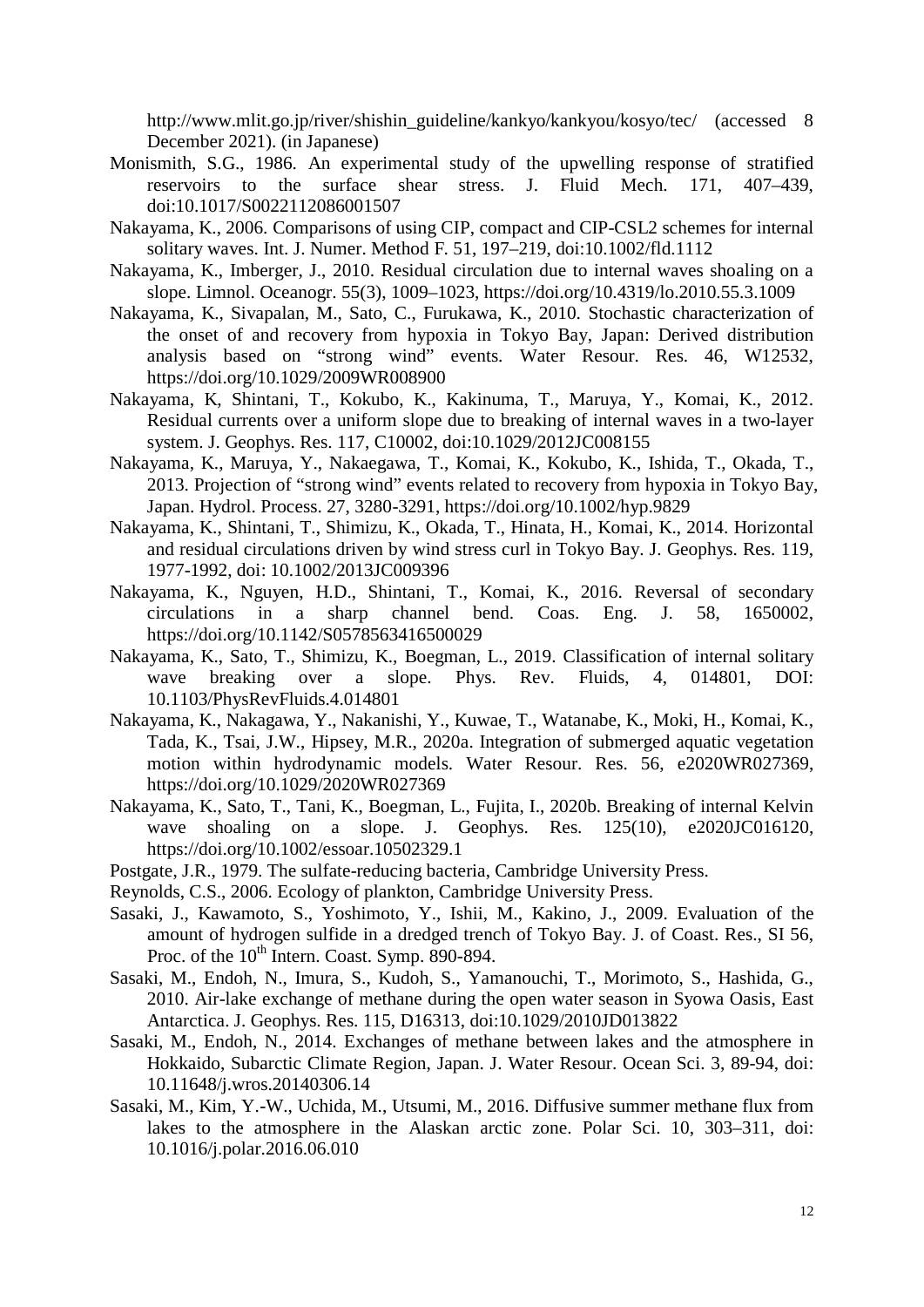- Shintani, T., A de la Fuente Nino, Y., Imberger J. 2010. Generalizations of the Wedderburn number: Parameterizing upwelling in stratified lakes. Limnol. Oceanogr. 55, 1377–1389, doi: 10.4319/lo.2010.55.3.1377
- Spigel, R.H., Imberger, J., 1980. The classification of mixed layer dynamics in lakes of small to medium size. J. Phys. Oceanogr. 10, 1104–1121, doi:10.1175/1520- 0485(1980)010,1104:TCOMLD.2.0.CO;2
- Thompson, R.O.R.Y., Imberger, J., 1980. Response of a numerical model of a stratified lake to wind stress. Proc. Int. Symp. Stratified Flows 2, 562–570.
- Touma, J.S., 1977. Dependence of the Wind Profile Power Law on Stability for Various Locations. J. Air Pollut. Control Assoc. 27(9), 863-866, DOI:10.1080/00022470.1977.10470503
- Umlauf, L., Burchard, H., 2003. A generic length-scale equation for geophysical turbulence models. J. Mar. Res. 61, 235-265, https://doi.org/10.1357/002224003322005087
- Warner, J.C., Sherwood, C.R., Arango, H.G., Signell, R.P., 2005. Performance of four turbulence closure models implemented using a generic length scale method. Ocean Model. 8, 81-113, https://doi.org/10.1016/j.ocemod.2003.12.003
- Watson, E.R. 1904. Movements of the waters of loch ness, as indicated by temperature observations. Geog. J. 24, 430–437, doi:10.2307/1775951
- Watson, A., Nedwell, D.B., 1998. Methane production and emission from peat: the influence of anions (sulphate, nitrate) from acid rain. Atmos. Environ. 32, 3239-3245, DOI:10.1016/S1352-2310(97)00501-3.
- Wedderburn, E.M. 1912. Temperature observation in Loch Earn with a further contribution to the hydrodynamical theory of temperature seiches. Earth Environ. Sci. Trans. R. Soc. Edinb. 48, 629–695, DOI: https://doi.org/10.1017/S0080456800015842
- Yamamoto, J., Sakou, A., Watanabe, M., Makita, Y., Tanaka, H., 2009. Field observation of anoxic water behavior in the destratification process in Lake Notoro. J. Jpn. Soc. Civil Engrs. B2 (Coast. Eng.) 65(1), 966-970. (in Japanese)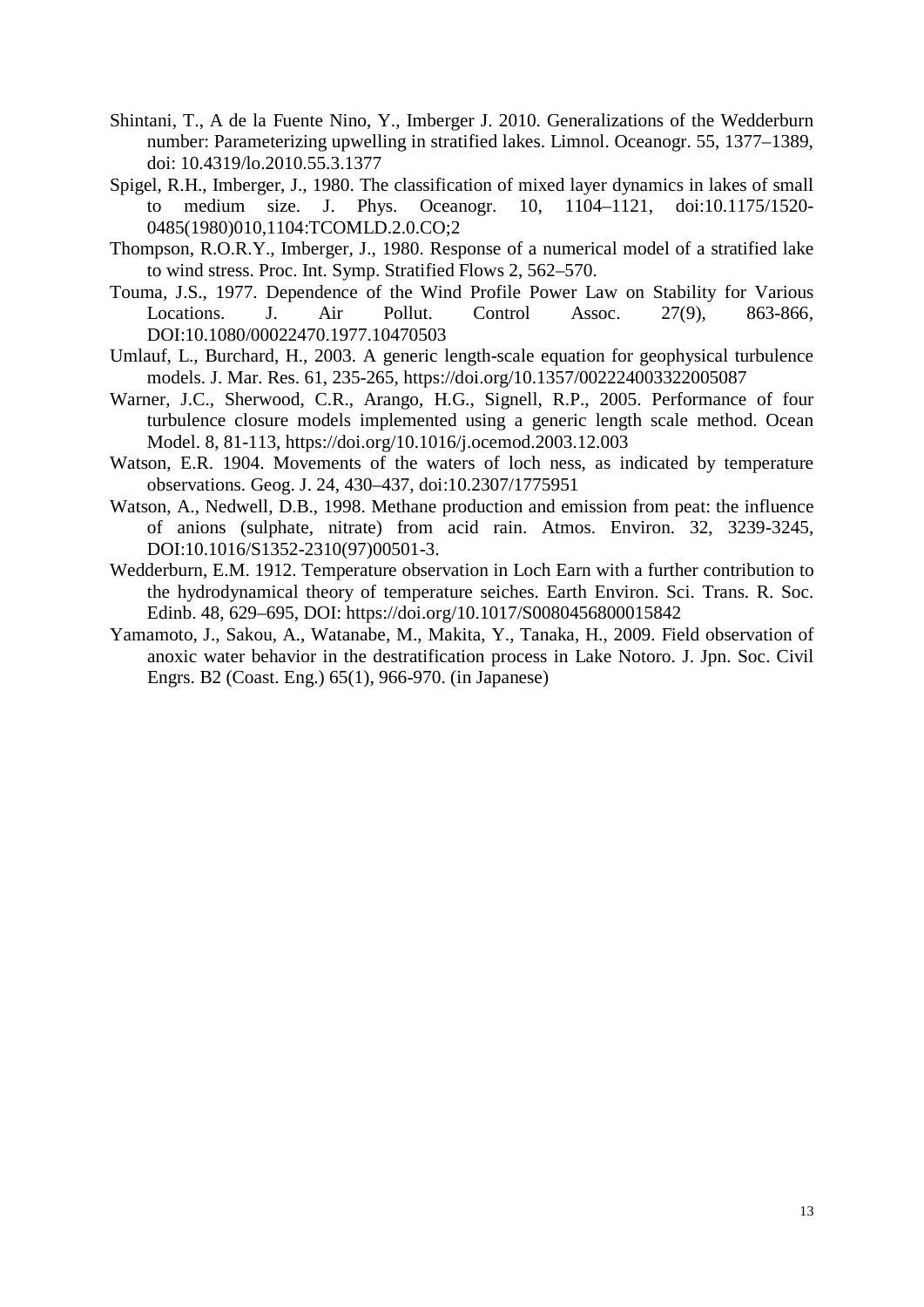# **List of table**

# **Table 1**

Vertical distributions of limnological characteristics at the center of Lake Abashiri (St.5) on September 29, 2008. temp.: water temperature, COD: chemical oxygen demand, BOD: biological oxygen demand, T-P: total phosphorous, T-N: total nitrogen,  $S^2$ : sulfide ion, Chl-a: chlorophyll a, DOC: dissolved organic carbon

| depth          | temp. | pH  | <b>COD</b> | <b>BOD</b>     | $T-P$        | $T-N$    | $S^2$            | Chl-a                   | <b>DOC</b> |
|----------------|-------|-----|------------|----------------|--------------|----------|------------------|-------------------------|------------|
| m              |       |     | $mg L-1$   | $mg L-1$       | $mg L^{-1}$  | $mg L-1$ | $mg L^{-1}$      | $\mu$ g L <sup>-1</sup> | $mg L-1$   |
| 0.5            | 15.9  | 8.5 | 5.3        | 1.9            | 0.05         | 0.43     | $\mathbf{0}$     | 6.5                     | 3          |
| 1              | 15.9  | 8.6 | 4.7        | $\overline{2}$ | 0.053        | 0.42     | $\boldsymbol{0}$ | 7.2                     | 3          |
| $\overline{2}$ | 15.8  | 8.6 | 4.7        | 1.8            | 0.052        | 0.4      | $\boldsymbol{0}$ | 6.8                     | 3.2        |
| 3              | 15.6  | 8.5 | 4.5        | 1.8            | 0.058        | 0.4      | $\boldsymbol{0}$ | 6.6                     | 3          |
| $\overline{4}$ | 15.5  | 8.4 | 4.1        | 1.5            | 0.047        | 0.38     | $\mathbf{0}$     | 6.9                     | 3          |
| 5 <sup>1</sup> | 17.3  | 7.6 | 14         | 4.6            | 1.3          | 3.7      | 8.2              | $\Omega$                | 4.2        |
| 6              | 16.5  | 7.5 | 23         | 19             | $\mathbf{1}$ | 4.2      | 25               | $\overline{0}$          | 3.4        |
| $\overline{7}$ | 13.7  | 7.5 | 36         | 23             | 1.6          | 7.1      | 39               | $\overline{0}$          | 4.2        |
| 8              | 11.4  | 7.5 | 42         | 37             | 2.1          | 10       | 56               | $\boldsymbol{0}$        | 4.2        |
| 9              | 10.2  | 7.4 | 46         | 46             | 2.3          | 11       | 72               | $\boldsymbol{0}$        | 4.2        |
| 10             | 8.8   | 7.3 | 52         | 48             | 2.9          | 14       | 85               | $\mathbf{0}$            | 5          |
| 11             | 8.4   | 7.3 | 76         | 62             | 3.3          | 17       | 100              | $\mathbf{0}$            | 5.6        |
| 12             | 8.2   | 7.3 | 87         | 67             | 3.6          | 17       | 110              | $\boldsymbol{0}$        | 6          |
| 13             | 8.1   | 7.2 | 100        | 75             | 3.5          | 17       | 120              | $\theta$                | 5.8        |
| 14             | 8.1   | 7.2 | 110        | 69             | 3.7          | 16       | 110              | $\overline{0}$          | 7          |
| 15             | 7.9   | 7.2 | 110        | 72             | 3.6          | 18       | 110              | $\mathbf{0}$            | 6.8        |
| 15.5           | 7.9   | 7.2 | 110        | 75             | 3.6          | 17       | 110              | $\boldsymbol{0}$        | 6.6        |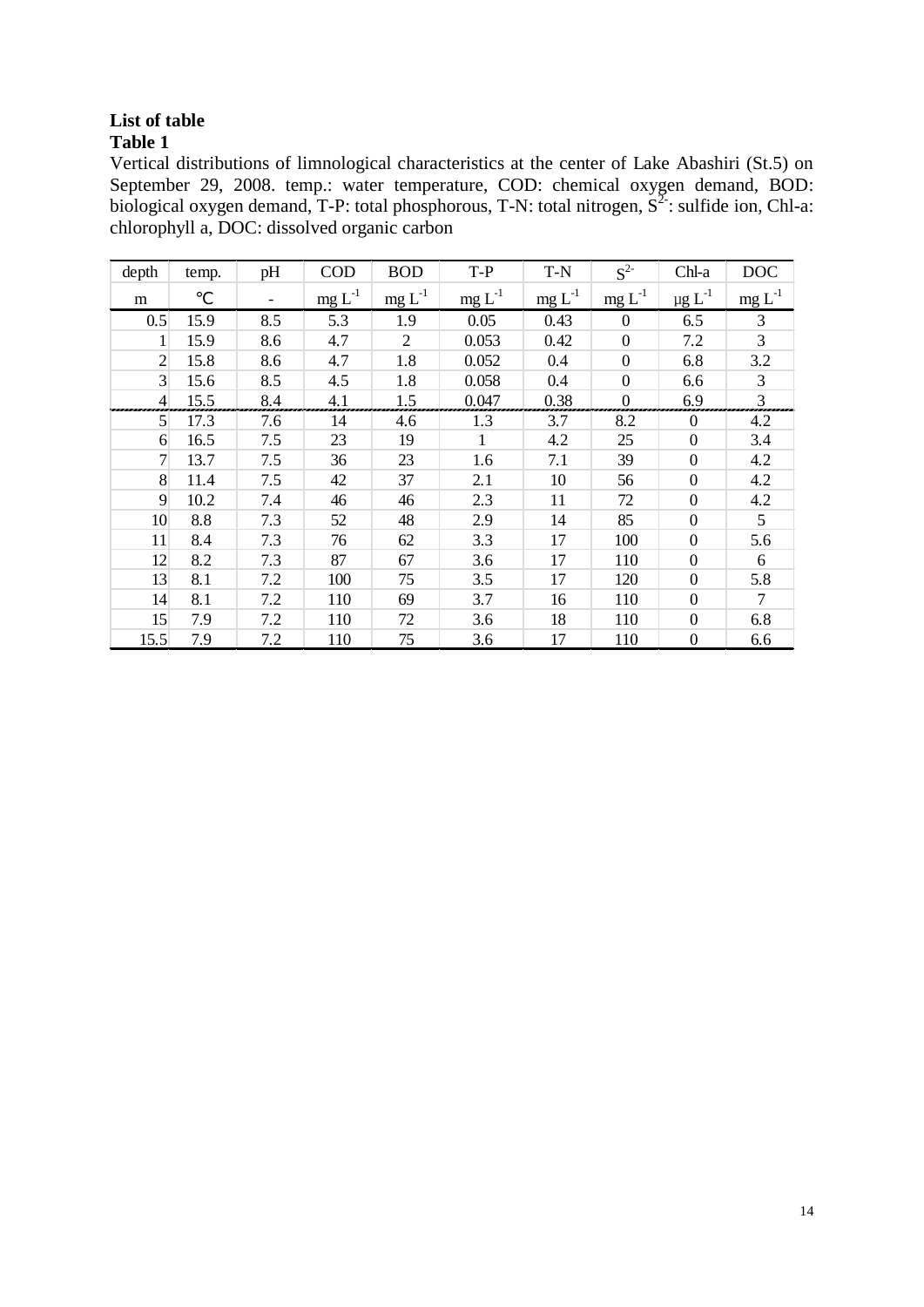# **List of figures**



**Fig. 1** Location of Lake Abashiri and the observation stations (43°58' north latitude, 144°10' east longitude).



**Fig. 2** Vertical profiles of (a) salinity and dissolved oxygen concentrations *DO* at St-5 in 2008, and (b) dissolved methane concentrations *DM* in 2008. Data from September 29, 2008 were applied as the initial condition for numerical computations.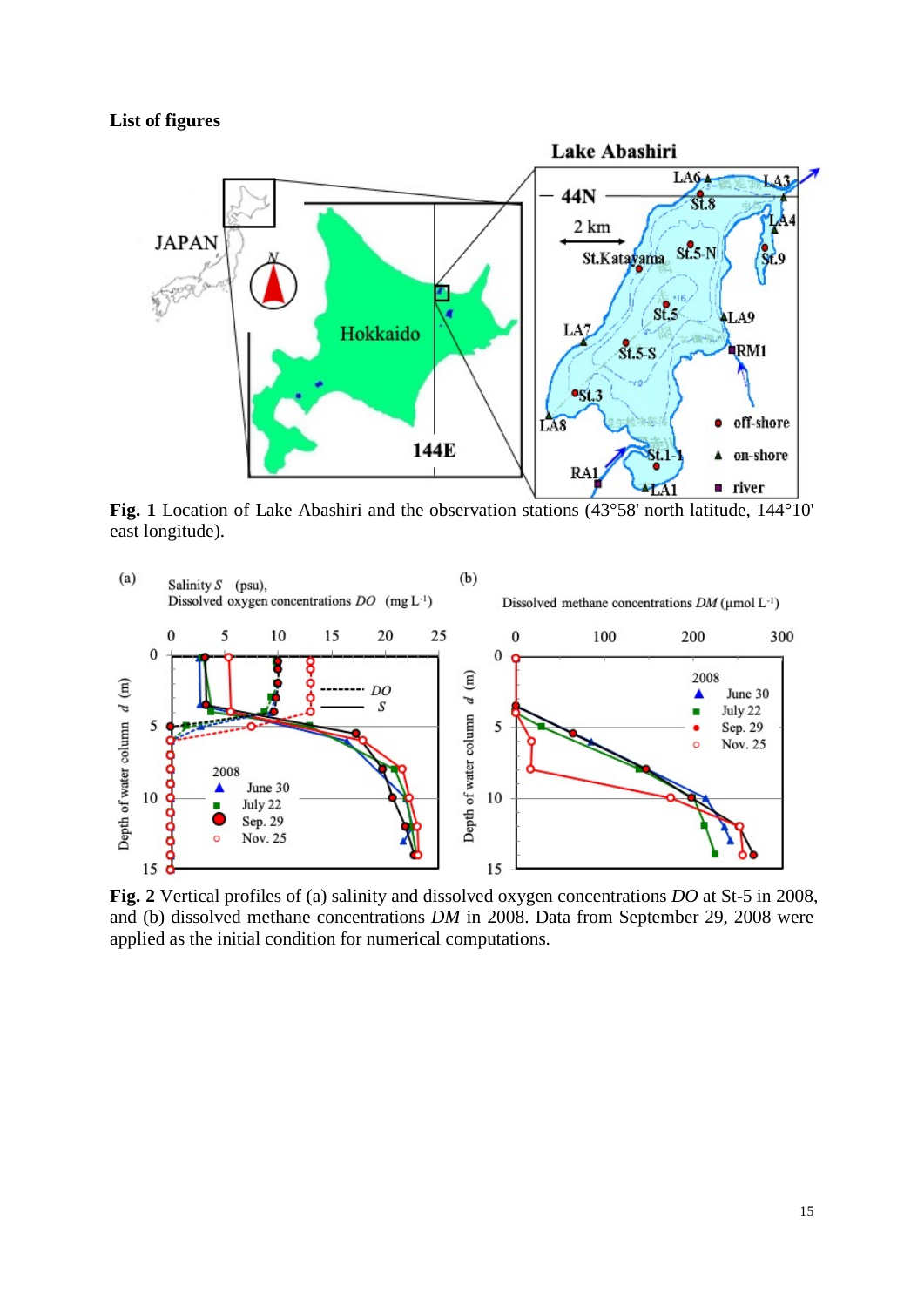

**Fig. 3** Time series of DM at cultivation tests. Solid lines indicate freshwater samples obtained at station LA8 from the water surface on June 28, 2010. The dashed line indicates a saline water sample obtained at a depth of 10 m at St. 5 on November 26, 2012.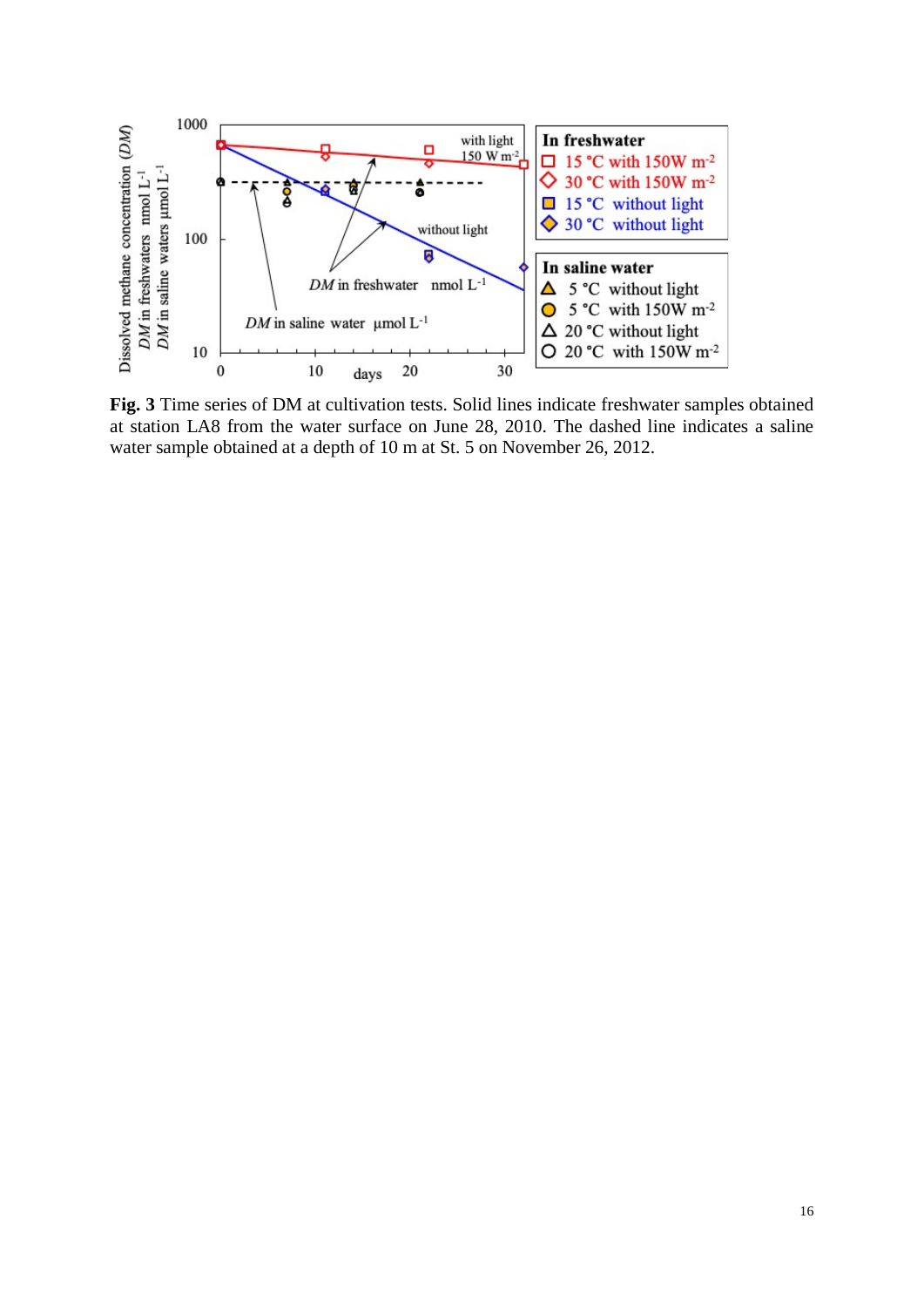

**Fig. 4** Methane storage in the saline water layer in Lake Abashiri in 2008.



**Fig. 5** Velocity and dissolved methane concentration (DM) distributions at the peak of the blue tide at 21:00 JST on November 8, 2008 (circle in **Fig. 8**). dB is the saline water boundary. (a) Horizontal distribution of DM at the water surface. (b) Vertical distribution of DM along the line A'-B'.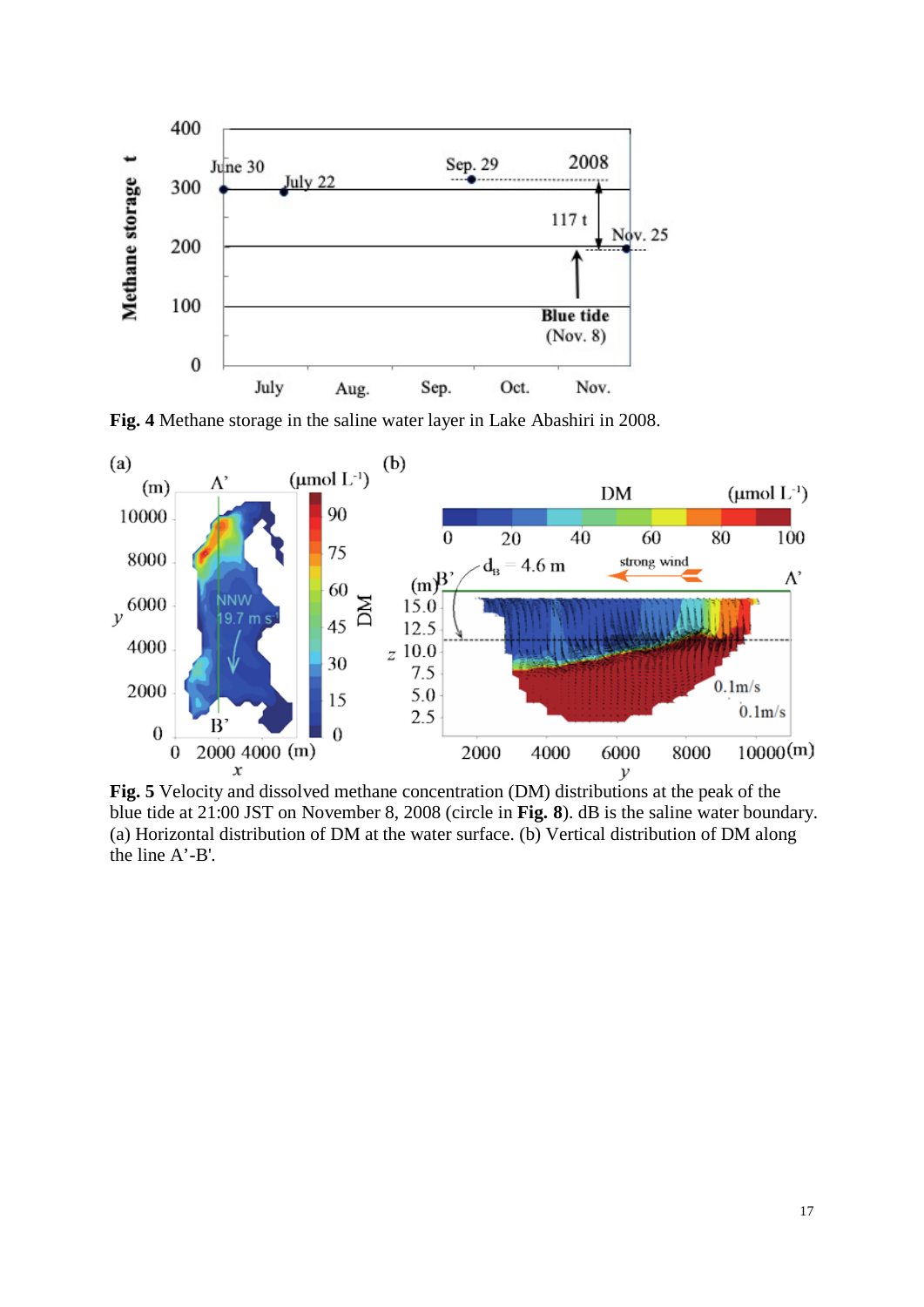

**Fig. 6** Cumulative methane transportation from the saline layer to the freshwater layer during the blue tide from November 5 to 10, 2008.



**Fig. 7** Vertical profiles of DM. The solid blue line indicates initial conditions for numerical computations observed on September 29, 2008, the solid red line indicates the observed DM on November 25, 2008, and the broken red line indicates the computational result of DM by applying methane flux computations between the water surface and atmosphere on November 25, 2008.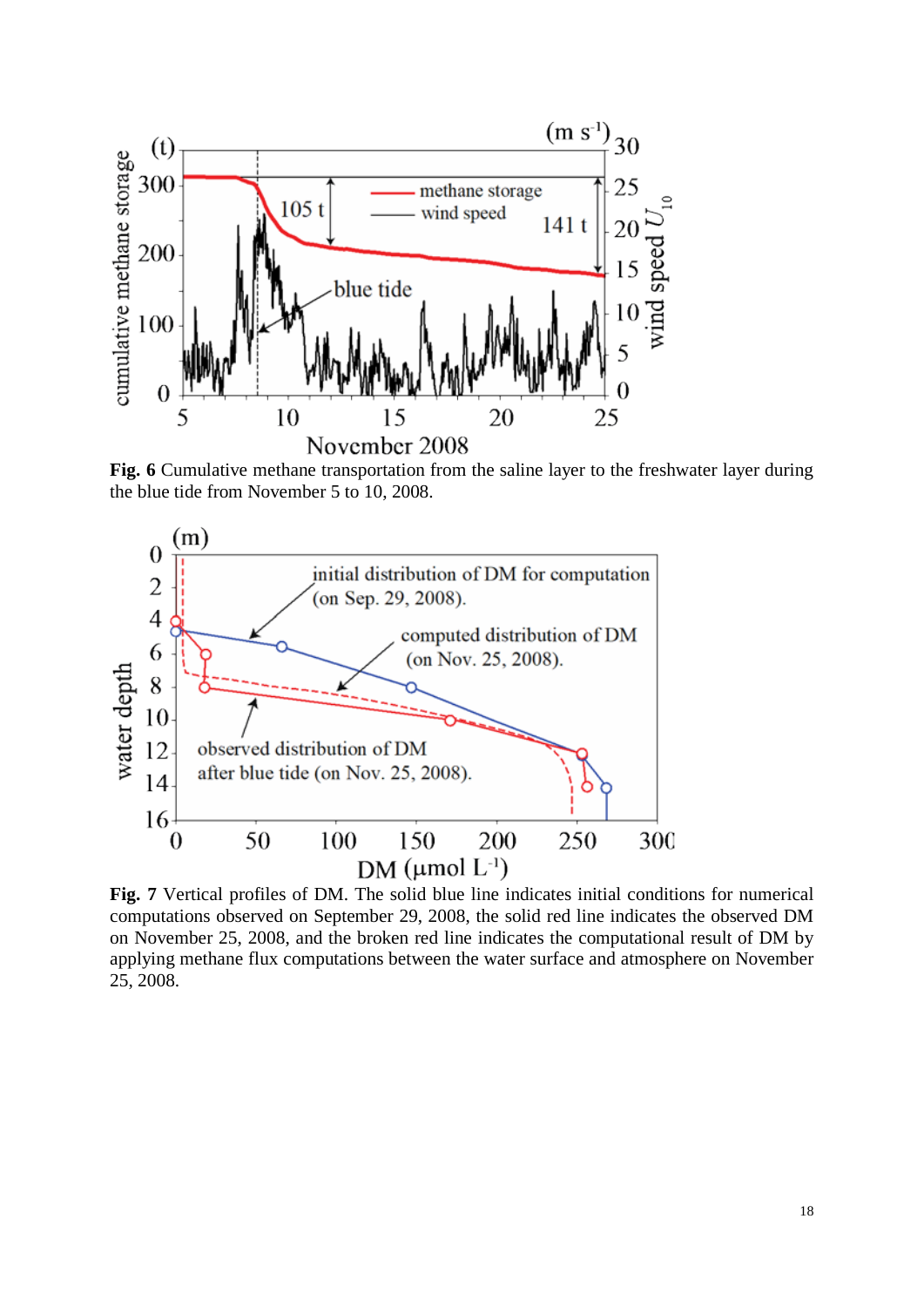

**Fig. 8** Methane flux to the atmosphere during the blue tide in 2008. The circle indicates the maximum methane flux shown in **Fig. 5**. Stars correspond to **Fig. 9** at 22:00 on the 7th, 4:00 on the 9th, and 24:00 on the  $10^{th}$  of November, 2008.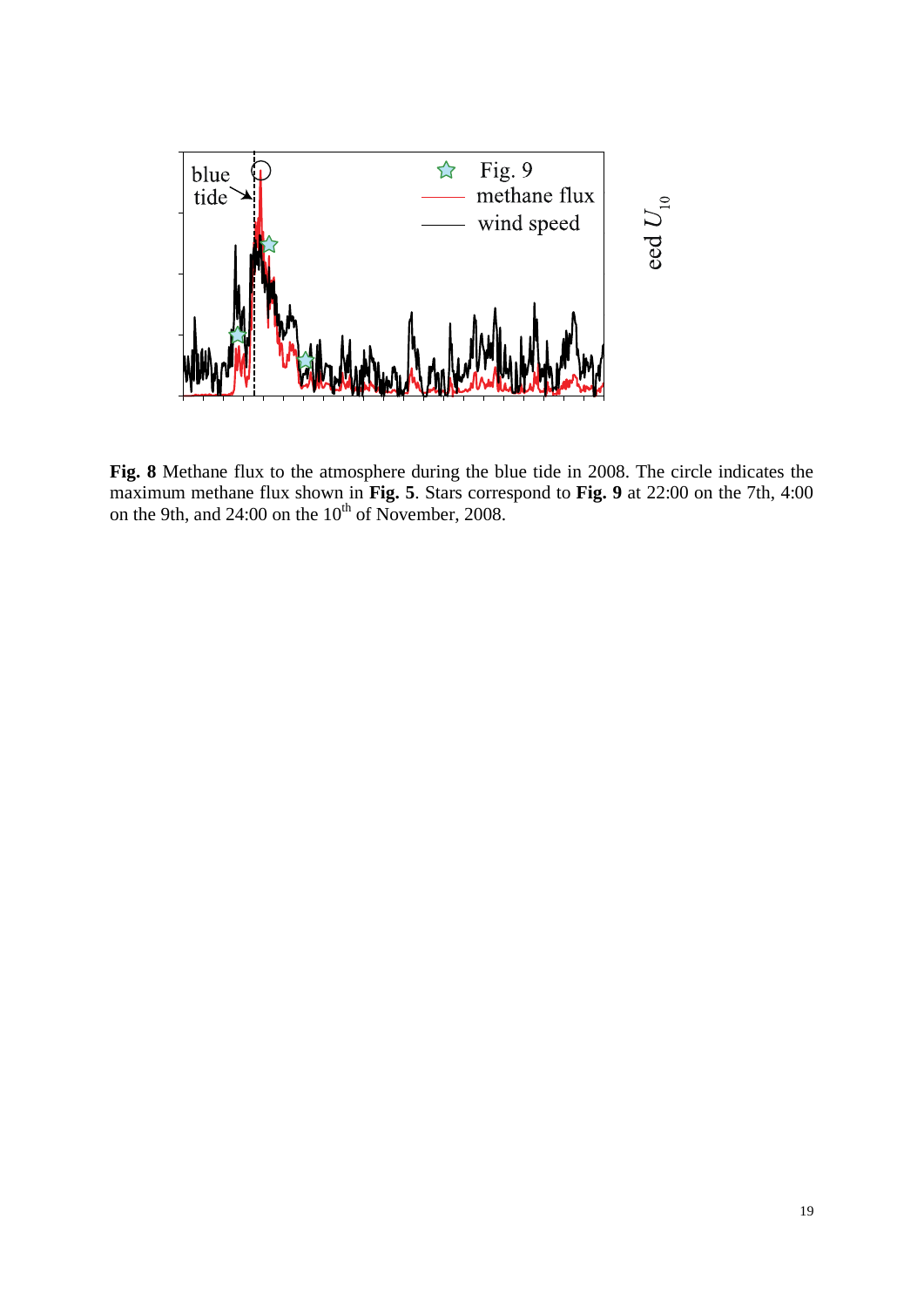

**Fig. 9** Horizontal distribution of DM (stars in **Fig. 8**) (a) at 22:00 on the  $7<sup>th</sup>$ , (b) at 4:00 on the  $9<sup>th</sup>$ , and (c) at 24:00 on the 10<sup>th</sup> of November, 2008. Horizontal distribution of DO (d) at 22:00 on the 7<sup>th</sup>, (e) at 4:00 on the 9<sup>th</sup>, and (f) at 24:00 on the 10<sup>th</sup> of November, 2008.